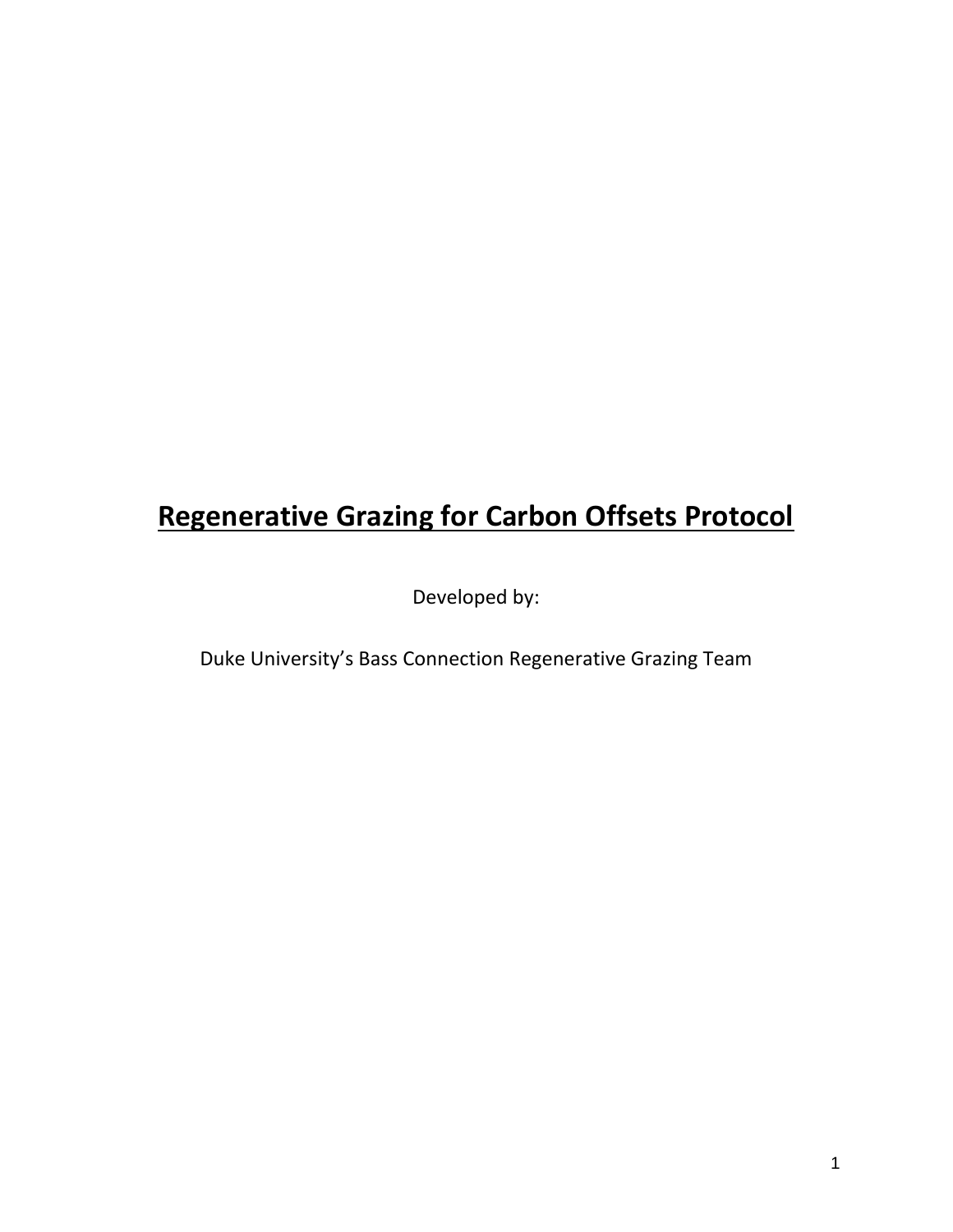# **Table of Contents**

| I. Duke Carbon Offsets Initiative Background                   |                |  |
|----------------------------------------------------------------|----------------|--|
| <b>II. Protocol Description</b>                                | 4              |  |
| III. Benefits of Regenerative Grazing                          |                |  |
| <b>Co-Benefits of Regenerative Grazing</b><br>А.               | 5              |  |
| IV. Abbreviations/Acronyms                                     | 7              |  |
| <b>V. Definitions</b>                                          | $\overline{7}$ |  |
| <b>VI. Project Participants</b>                                | 11             |  |
| <b>Regenerative Grazing Project ("RGP") Practitioner</b><br>А. | 11             |  |
| <b>RGP Developer</b><br>В.                                     | 11             |  |
| <b>VII. Carbon Offset Ownership</b>                            | 11             |  |
| <b>VIII. Eligibility Conditions</b>                            | 12             |  |
| <b>Project Area</b><br>Α.                                      | 12             |  |
| <b>Project Start Date</b><br>В.                                | 13             |  |
| <b>Project Activities</b><br>C.                                | 13             |  |
| <b>Project Crediting Period</b><br>D.                          | 13             |  |
| <b>Minimum Time Commitment</b><br>Ε.                           | 13             |  |
| F.<br><b>Program Criteria for RGP</b>                          | 14             |  |
| IX. Procedure for Demonstrating High Quality Offsets           | 14             |  |
| <b>Procedure for Determining Additionality</b><br>Α.           | 16             |  |
| <b>Additionality Checklist</b>                                 | 16             |  |
| <b>Procedure for Determining Baseline</b><br>В.                | 17             |  |
| <b>Risk Mitigation (Insurance/Buffer Pools)</b><br>C.          | 17             |  |
| <b>Risk Categories</b>                                         | 17             |  |
| <b>Buffer Pool</b>                                             | 18             |  |
| <b>Risk Factor Calculation Procedure</b>                       | 19             |  |
| <b>Risk Factor Calculations</b>                                | 20             |  |
| X. Monitoring and Verification                                 | 20             |  |
| <b>Monitoring Requirements</b><br>Α.                           | 20             |  |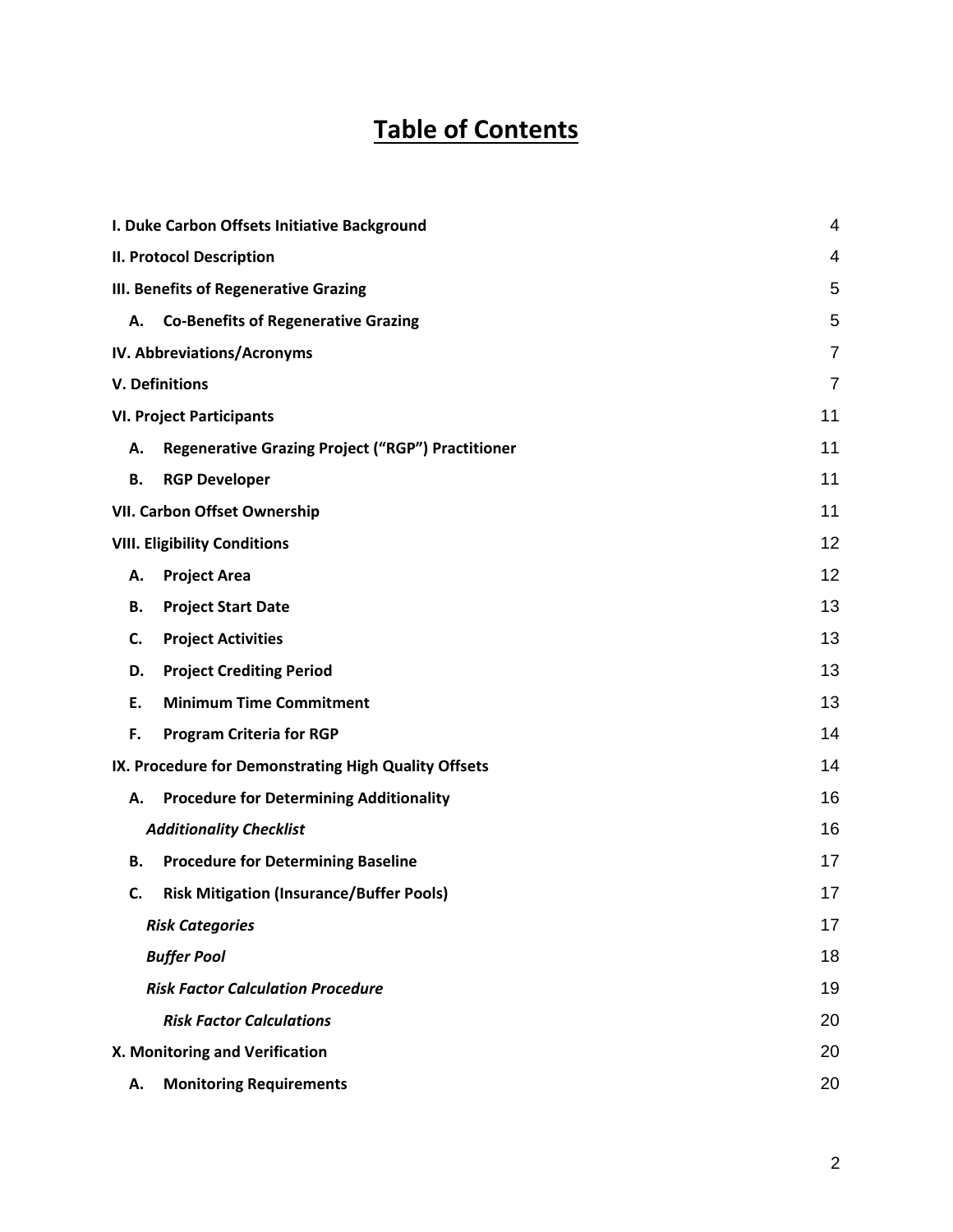| В. | 21<br><b>Verification Requirements</b>                               |                              |  |  |
|----|----------------------------------------------------------------------|------------------------------|--|--|
| C. | <b>Timeline for Monitoring and Verification</b>                      | 22                           |  |  |
|    | XI. Appendices                                                       |                              |  |  |
| А. | <b>Soil Sampling Methodology</b>                                     | 23                           |  |  |
|    | <b>Equipment</b>                                                     | 23                           |  |  |
|    | 23<br><b>Stratification</b>                                          |                              |  |  |
|    | 25<br><b>Sampling Intensity: Number of Sampling Sites per Strata</b> |                              |  |  |
|    | 25<br><b>Sampling</b>                                                |                              |  |  |
|    | 28<br><b>Lab Analysis</b>                                            |                              |  |  |
|    | 29<br><b>Documentation</b>                                           |                              |  |  |
|    | 29<br><b>Flexibility Mechanisms</b>                                  |                              |  |  |
|    | <b>Resources</b>                                                     | 30                           |  |  |
| В. | <b>Compliance Forms</b>                                              | Error! Bookmark not defined. |  |  |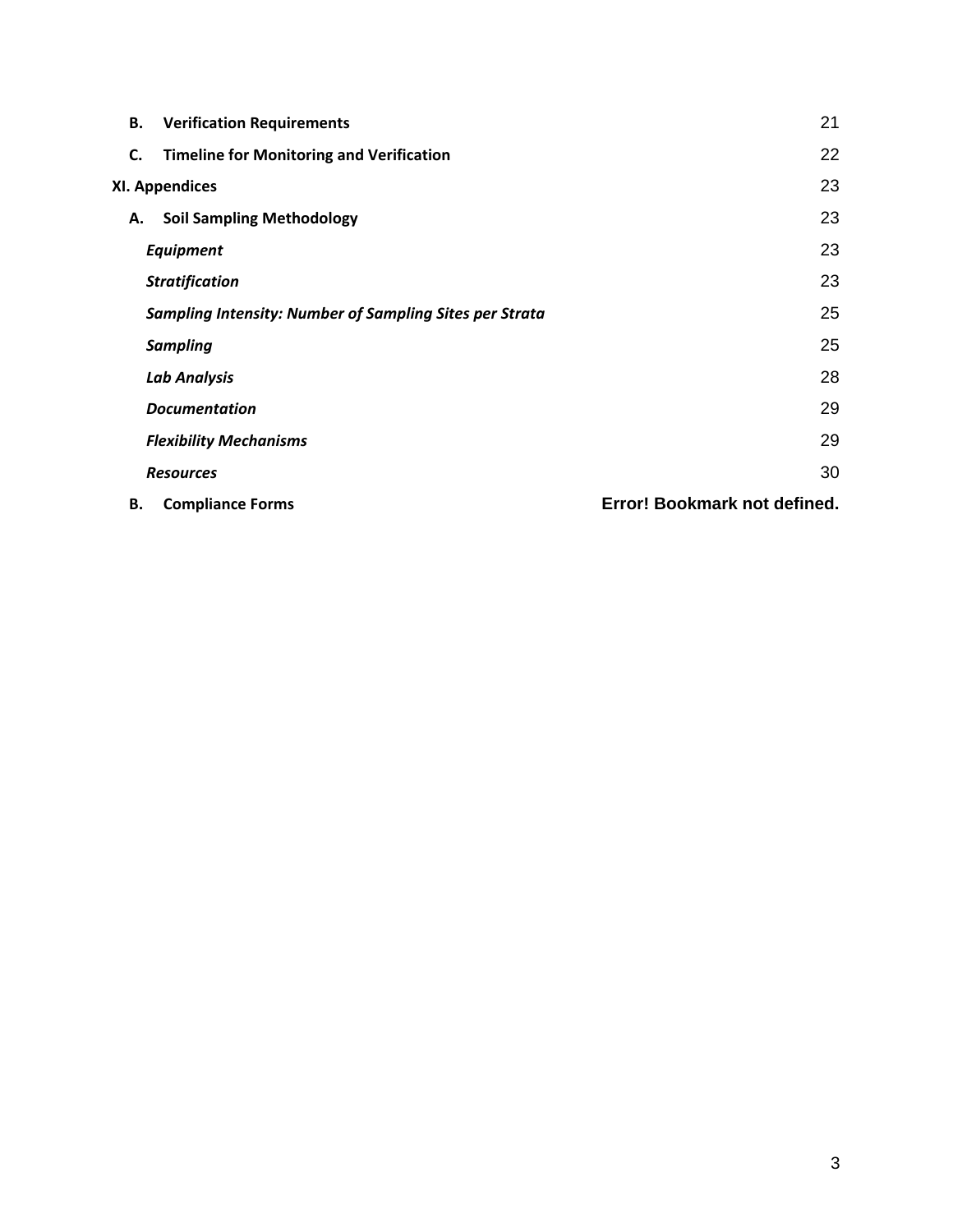# <span id="page-3-0"></span>**I. Duke Carbon Offsets Initiative Background**

In 2007, Duke University signed the American College and University Presidents' Climate Commitment (ACUPCC) and set a target of achieving climate neutrality by 2024. To be climate neutral, Duke will have to offset an estimated 185,000 metric tons per year of carbon dioxide beginning in 2024. The Duke Carbon Offsets Initiative (DCOI) was created to help Duke University reach climate neutrality. Since the DCOI's inception in 2009, it has developed a number of innovative carbon offset projects in swine waste-to-energy, energy efficiency, residential solar, and urban forestry. Building on its experience as project developers and carbon offset project process familiarity, DCOI works to expand offset opportunities within higher education by fostering collaborative project ideas and bolster educational missions by easing offset project implementation.

# <span id="page-3-1"></span>**II. Protocol Description**

This regenerative grazing carbon offset protocol ("Protocol") outlines the methodology for measuring the carbon offsets generated from a regenerative grazing project (RGP). This protocol should be used to ensure that the carbon offsets generated from the project meet the basic criteria of a carbon offset:

- **P**ermanent The reduction must last in perpetuity;
- **A**dditional The reduction would not have occurred during a business-as-usual scenario;
- **V**erifiable The reduction must have been monitored and confirmed to have occurred;
- **E**nforceable The reduction must be counted only once and then retired; and
- **R**eal The reduction must actually have occurred and not be the result of flawed accounting.

In addition to PAVER, this protocol provides information on co-benefits considered when developing projects, such as educational, social, environmental, economic, scalability, and public relations and partnership benefits. Co-benefits of carbon offset projects are often key reasons cited in decisions to implement offset projects and are principal factors determining offsets' value. Co-benefits typically build climate resilience within their localities and prepare communities for climate change impacts.

This protocol informs project implementers on how to develop a project that meets the PAVER requirements to generate carbon offsets and tangibly impact the climate, but it also strives to incentivize projects with high co-benefits.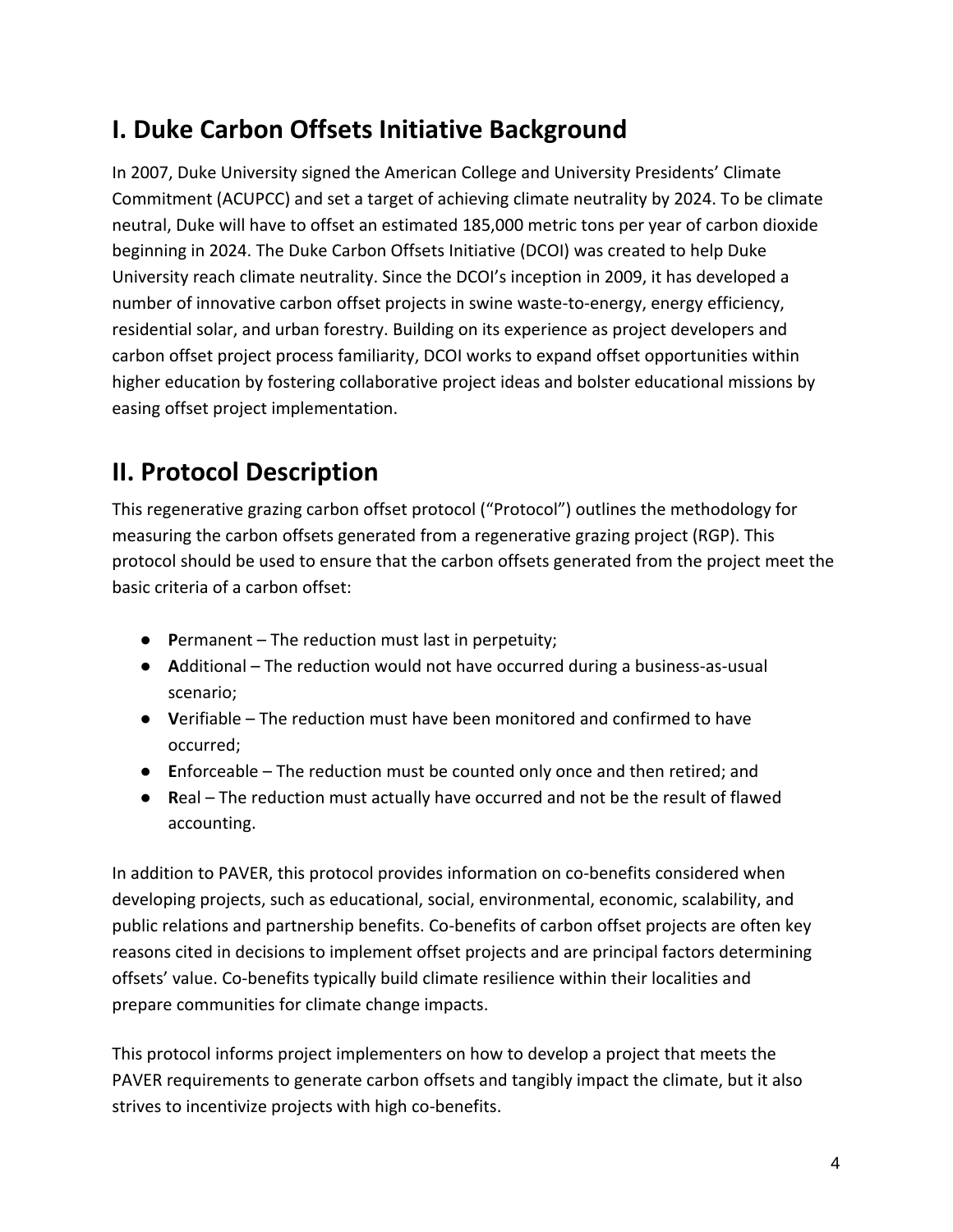# <span id="page-4-0"></span>**III. Benefits of Regenerative Grazing**

Regenerative grazing has the ability to sequester carbon, improve the soil's water retention capabilities, increase pasture and animal health, promote healthy soils, and provide ecosystem services. In a continuous grazing pattern, the cattle eat their preferred grasses first, which causes weeds to proliferate at a faster rate. Further, the cattle will graze plants to the point where the forage cannot regenerate, preventing the root system from extending deeper into the soil profile. When cattle are grazed in a rotational pattern, the root systems of the plants develop more extensively and the above-ground plant matter regenerates more rapidly, which also encourages diverse forage as the plants develop at a more uniform rate. The new growth of the plants pulls carbon from the atmosphere through photosynthesis and sequesters the carbon via the root system into the soil.

## <span id="page-4-1"></span>**A. Co-Benefits of Regenerative Grazing**

Beyond the carbon sequestration benefits of regenerative grazing, these practices offer a host of additional benefits with proper management, including:

#### **1. Environmental**

- **a.** Reduces soil erosion due to continuous root systems in the soil
- **b.** Improves soil health by increasing soil organic matter and microbial populations, which strengthen soil structure and aggregation
- **c.** Improves water infiltration to replenish groundwater and increases water quality of nearby surface water systems from reduced runoff of soils and fertilizer
- **d.** Increases water absorption and drought and flood resistance of working lands, which is particularly important for climate change resilience
- **e.** Improves the biodiversity and quality of forage for livestock
- **f.** Improves pasture nutrient management by increasing the rate of nutrient cycling and decreasing the use of fertilizers

#### **2. Economic**

- **a.** Involves partnerships along the supply chain, from farmers to processors to retailers, and builds a stronger local, farming community
- **b.** Promotes local and sustainably raised meat products, keeping dollars in the hands of producers closer to home
- **c.** Reduces needs for feed, saving farmers money on inputs
- **d.** Reduces needs for fuel and inorganic fertilizer, saving farmers money on inputs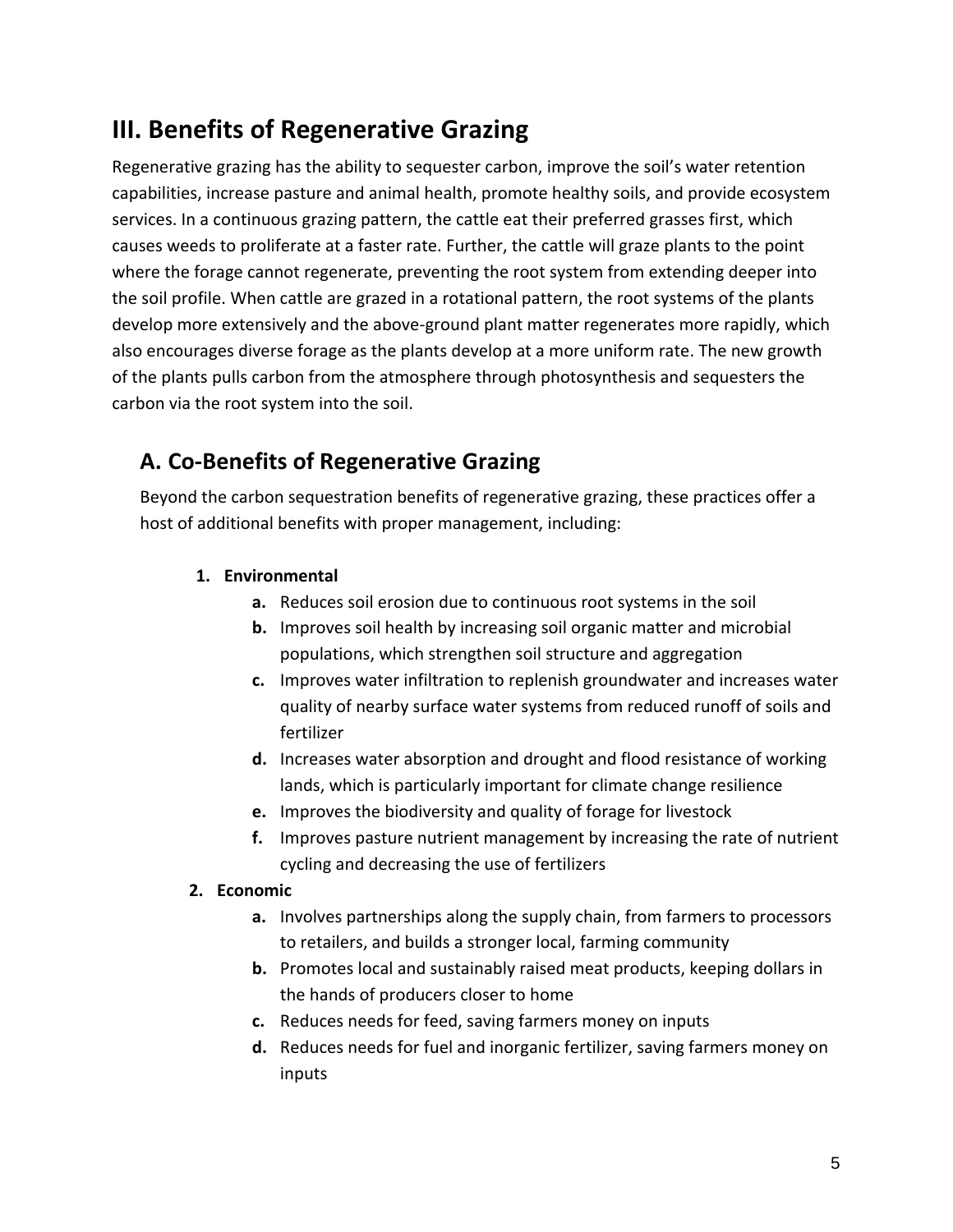- **e.** Improves welfare of animals in a pasture-based operations compared to feedlot operations
- **3. Social** 
	- **a.** Promotes the movement towards more sustainable and climate friendly food products. Consumers are also interested in purchasing more sustainable products and purchasing meat that has been grown sustainably.
	- **b.** Reduces environmental nuisances associated with Concentrated Animal Feeding Operations (CAFOs)
	- **c.** Maintains North Carolina's agricultural heritage and rural landscapes, preventing the conversion and development of valuable agricultural land
	- **d.** Engages student and faculty participation in the soil sampling and monitoring
	- **e.** Enables farmers who are interested in regenerative grazing to be taught easily by farmers already implementing these practices
	- **f.** Informs community members about the benefits of regenerative agriculture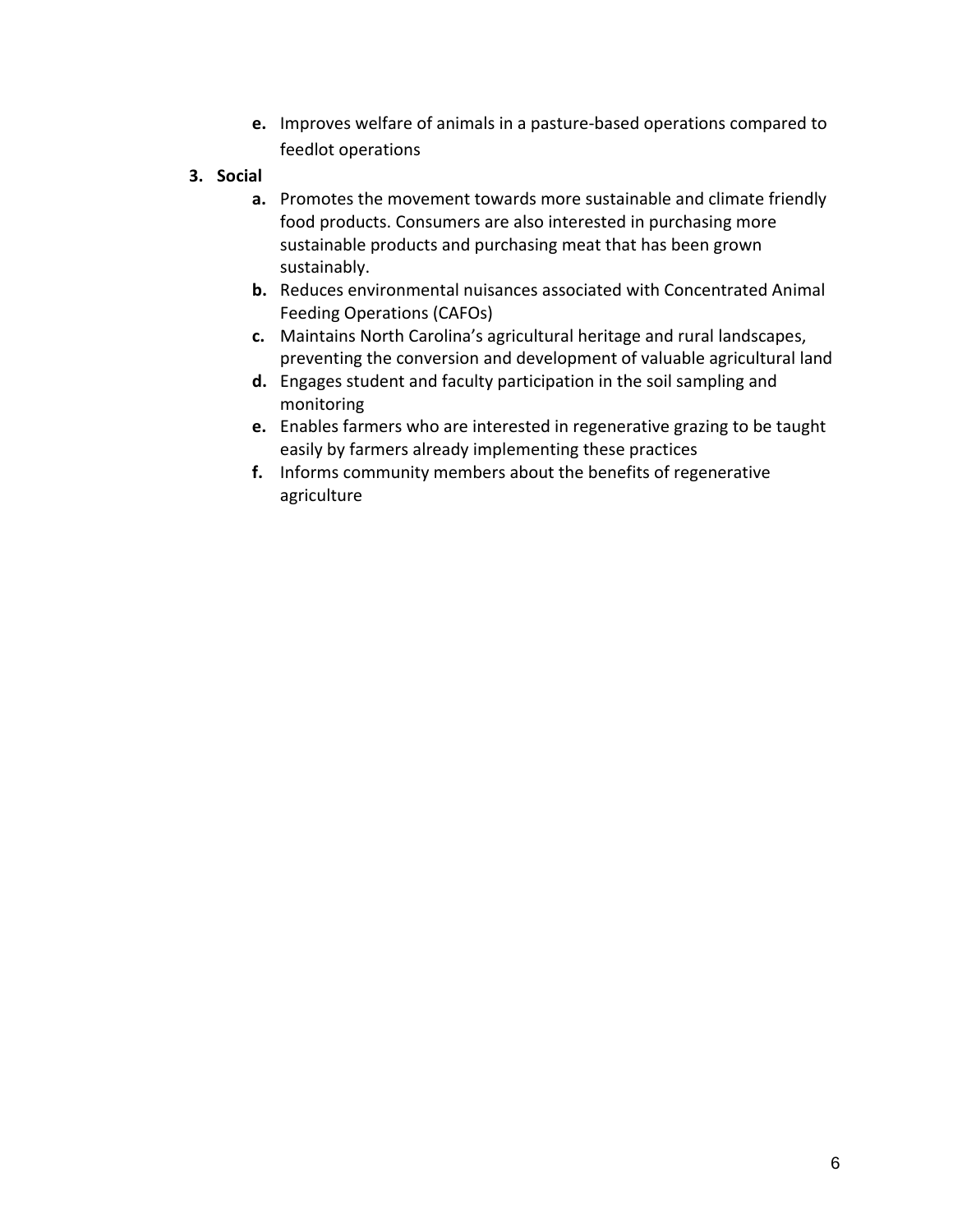# <span id="page-6-0"></span>**IV. Abbreviations/Acronyms**

**BAU** - Business as Usual **DCOI** - Duke Carbon Offsets Initiative **ERT** - Emissions Reductions Tonne **GHG** - Greenhouse Gas **RGP** - Regenerative Grazing Project **SOC** - Soil Organic Carbon **tCO2e** - Tonnes of Carbon Dioxide Equivalents

# <span id="page-6-1"></span>**V. Definitions**

**Actual sampling depth**: The depth to which sampling occurs at each sampling site if the nominated sampling depth is or isn't achieved (the actual sampling depth must be less than or equal to the nominated sampling depth in each layer).

**Additionality:** a term used in markets for tradable greenhouse gas (GHG) emissions reductions (carbon offsets). It means that a project or activity that reduces GHGs would not have happened without the offset buyer or collective buyers in the market.

**Aggregate:** Discrete clusters of soil grains.

**Air-dry Soil:** Soil that has been dried at approximately 40°C to constant mass.

**Baseline:** The amount of soil organic carbon in the Project Area on the Project Start Date.

**Buffer Pool:** Each year after the RGP Start Date, a certain percentage of the Project's carbon offsets must be set aside and contributed to what is called a Buffer Pool, which is designed to cover unavoidable losses associated with natural disasters (e.g. hurricanes, wildfires, flooding).

**Buffer Pool Contribution:** The amount of ERTs that each RGP must contribute (Total Risk score % multiplied by Total ERTs generated for reporting period = Buffer Pool Contribution in ERTs at time of issuance).

**Bulk density**: The mass of soil per unit volume.

**Carbon Sequestration:** A natural or artificial process by which carbon dioxide is removed from the atmosphere and stored in different carbon stocks or reservoirs, such as soil.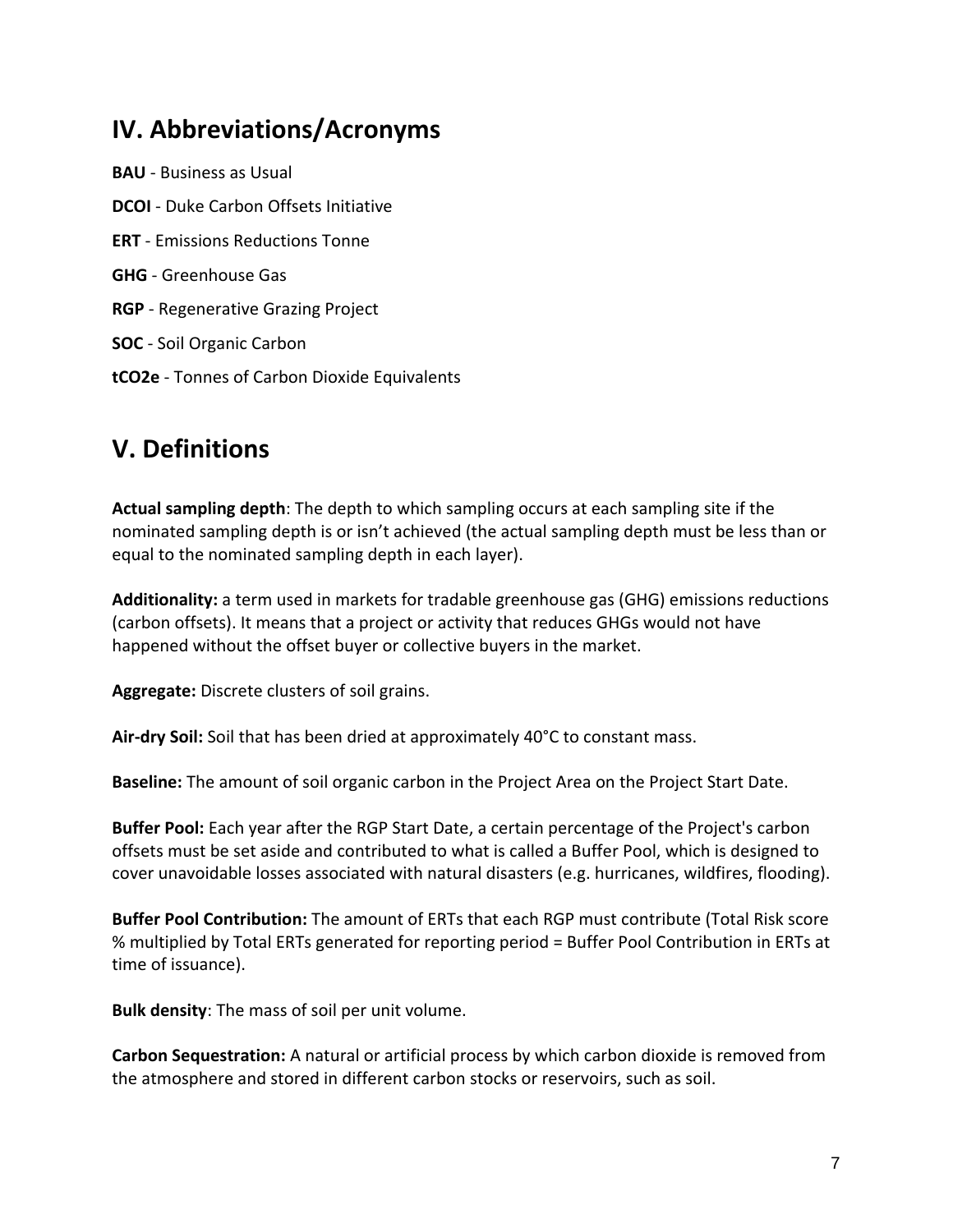**Carbon Offsets:** Measurable, quantifiable, and trackable units of greenhouse gas (GHG) emissions reductions, which are used to counterbalance or compensate for ("offset") emissions from other activities. Produced by projects that carry out on-the-ground emissions reduction activities. Typically measured in metric tons (tonnes) of carbon dioxide equivalents, or tCO2e.

**Carbon Stock:** A reservoir where carbon is located. Carbon can be transferred between different stocks. The main carbon stocks are the atmosphere, living organisms, frozen ground, soil, rocks, and the oceans. For this protocol, carbon stock refers to carbon stored in soil.

**Central Sampling Point:** The center point of a sampling site. This point is established permanently with a marker or GPS data.

**Co-Benefits:** While offsets are traded based on their climate benefits, many projects also have a host of additional impacts, known as "co-benefits." These co-benefits are often in line with other aspects of sustainable development, such as supporting the local economy through job training and creation, preserving watershed areas that supply clean water, or safeguarding biodiversity. In many cases, co-benefits are integral to the project and often one of the main reasons that suppliers and many buyers are engaged in voluntary markets for carbon offsets.

**Composite Sample:** A sample created by combining and thoroughly mixing individual soil subcores collected from different cores in the same sampling site. For this protocol, each composite sample will be made up of subcores from the same soil depth (i.e. one composite sample will contain soil from the 0cm - 7.5cm range of each core, another from the 7.5cm - 15cm range, etc.).

**Continuous Grazing:** When cattle graze a pasture for an extended amount of time with no, or infrequent rest to any of the plants on the pasture from grazing.

**Coring Device**: A cylindrically shaped device (mechanical or manual) used to extract a known volume of soil. Sometimes referred to as a soil probe.

**GHG Registry:** A database, usually publicly available, for collecting, verifying, and tracking emissions data from various emitters. These often serve as markets for buying and selling carbon offsets.

**Grasslands:** Lands with more than 250 mm mean annual precipitation covered by natural and managed herbaceous cover that lack trees over 5m in height with greater than 50% canopy cover (forests).

**Grazing animal:** Mammals that eat primarily herbaceous plants or the leaves of shrubs; in this protocol, applies to livestock species subject to control by the RGP Practitioner.

**Monitoring Report:** A report of data collected by following the Monitoring and Verification section of this protocol, which will be submitted to the RGP Developer.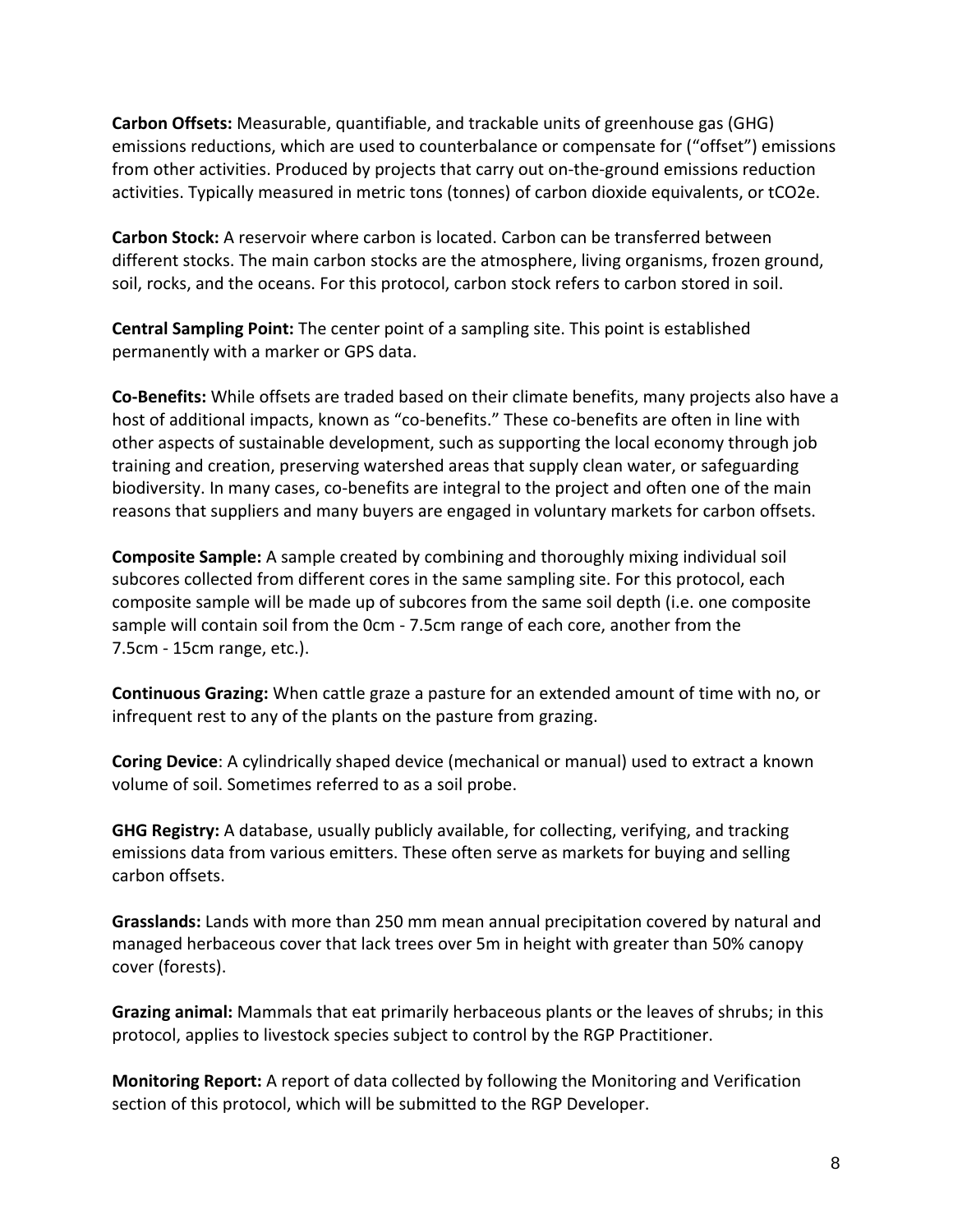**Nominated sampling depth**: The soil sampling depth that is chosen by the RGP Practitioner for the Soil Sampling Methodology. For all RGP Projects the nominated sampling depths are 0 cm - 7.5 cm, 7.5 cm - 15 cm, and 15 cm - 30 cm.

**Pre-Project Land Use:** Activities taking place on the land up until the Project Start Date.

**Project Area:** The geographic boundaries of the area on which livestock will be grazed.

**Project Crediting Period:** One 40-year term marking the time during which carbon offsets from an RGP will be monitored and credited. RGP Practitioners may choose to renew for another Project Crediting Period at the end of the last one.

**Project Lifetime:** The total length of time for which a project is operational. Usually one Project Crediting Period plus the 40 years following.

**Project Start Date:** The start date of the Project for project impact estimation purposes. The day that carbon accumulation, for the purposes of generating carbon offsets, formally begins.

**Regenerative Grazing:** Farming and grazing practices that, among other benefits, can mitigate climate change by rebuilding soil organic matter and restoring degraded soil biodiversity – resulting in both carbon sequestration and improving the water cycle.

**RGP Developer:** The entity who will contract with the RGP Practitioner to purchase the carbon offsets generated by the RGP Practitioner.

**RGP Practitioner:** The person or entity who implements regenerative grazing practices and follows this protocol to produce carbon offsets.

**Risk Factor:** A quantification of potential risk that can arise from project grazing animals being subject to stressors that might cause reversals of carbon stocks back into the atmosphere, such as disease and natural disasters. Additionally, the Project Area can be subject to stressors such as financial, project management, social/policy, pests and natural disasters.

**Rotational Grazing:** A type of regenerative grazing. Various practices of planned grazing in which animals are restricted, by herding or fencing, to small portions (< 25%) of available grazing lands for relatively short periods of time, followed by movement to new portions of available grazing land. The restricted access and time is designed for livestock grazing animals to eventually visit all or most of available grazing lands but still allow forage plant species sufficient time and resources (water, nutrients) to regrow and set seed following grazing or to complete growth and seed set before grazing.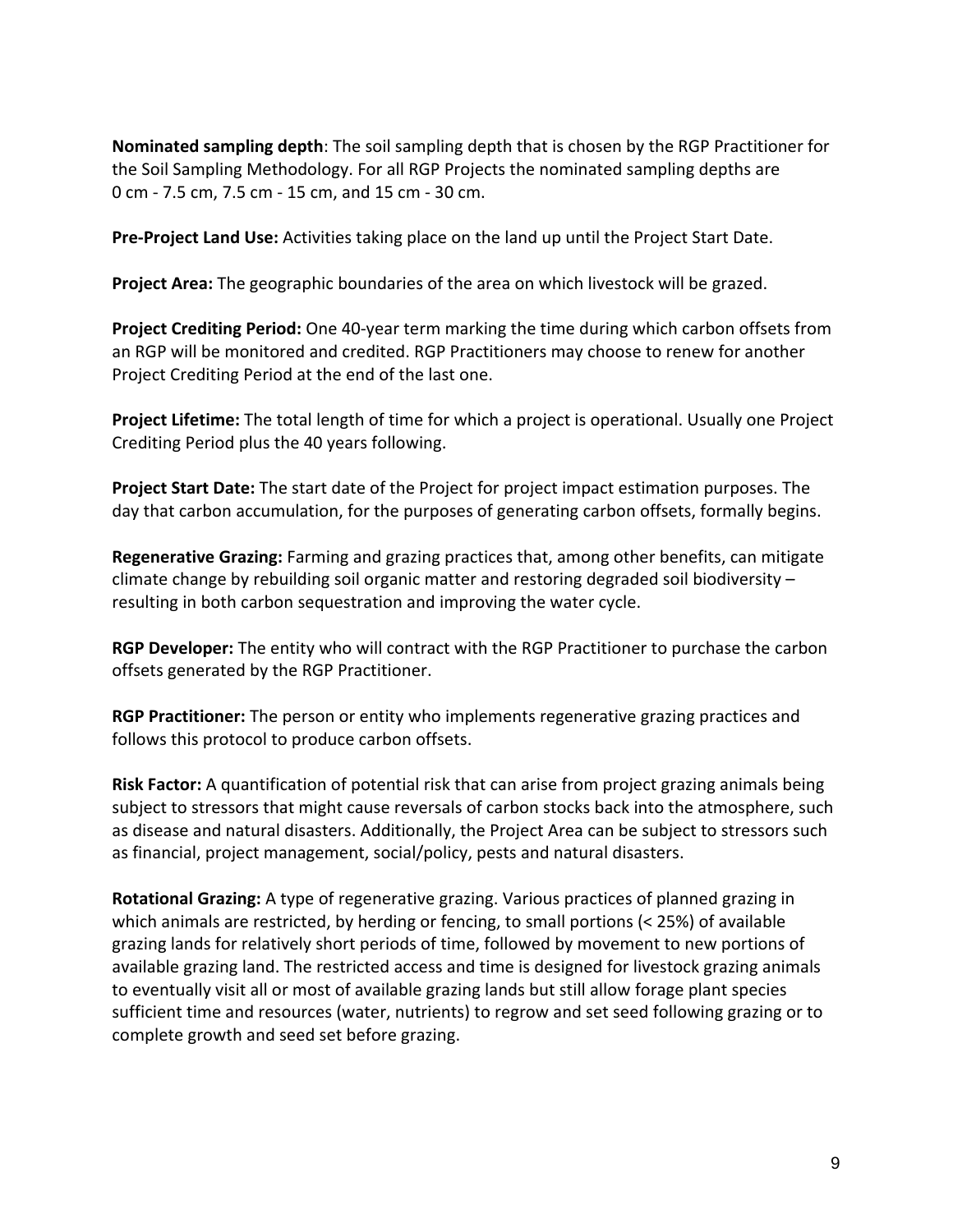**Sample:** An individual soil core which is being analyzed separately; or, each separate layer of soil from the soil core which is being analyzed separately; or, a composite. A more generic term that applies to several types of samples described in this protocol.

**Sampling Event:** Every time the RGP Practitioner or person contracted by the RGP Practitioner takes samples, i.e. the baseline and subsequent monitoring.

**Sampling Intensity:** The number of sampling sites established per strata.

**Sampling Plan:** The spatial layout of soil core locations arranged around the Central Sampling Point.

**Sampling Site:** A discrete location, centered around the Central Sampling Point, where soil cores are taken. At each sampling event, 6 cores are taken from each sampling site.

**Soil Sampling Methodology**: Instructions on the spatial layout of sampling locations, the number of samples, the compositing of soil samples and the subsequent analysis.

**Soil core:** A discrete sample of soil that has been extracted with a coring device.

**Soil Organic Matter (SOM):** The organic matter component of soil, consisting of plant and animal detritus at various stages of decomposition, cells and tissues of soil microbes, and substances that soil microbes synthesize. Organic matter makes up just 2–10% of most soil's mass and has an important role in the physical, chemical and biological function of agricultural soils.

**Soil Organic Carbon (SOC):** A measure of the carbon contained within soil organic matter. While soil organic matter includes all the elements in soil, such as hydrogen, oxygen, and nitrogen, soil organic carbon includes just carbon. Because organic matter is difficult for laboratories to measure directly, they usually measure total organic carbon instead.

**Soil Organic Carbon Density:** Amount of carbon in the soil, expressed as a mass per unit area rather than as a percent.

**Strata:** Divisions of a pasture for soil sampling purposes. Soil conditions may not be homogeneous across a large geographic region. Non-homogeneous conditions may affect the validity of baseline calculations and additionality checks. Therefore, pastures shall be subdivided into smaller units or strata that are considered homogeneous for the purpose of testing for soil organic carbon. Strata should be selected based on soil type and ecological characteristics (soil texture, aspect, slope, hydrology, plant composition).

**Subcore:** A portion of a soil core. In this protocol, soil cores are divided into 3 subcores according to nominated sampling depth.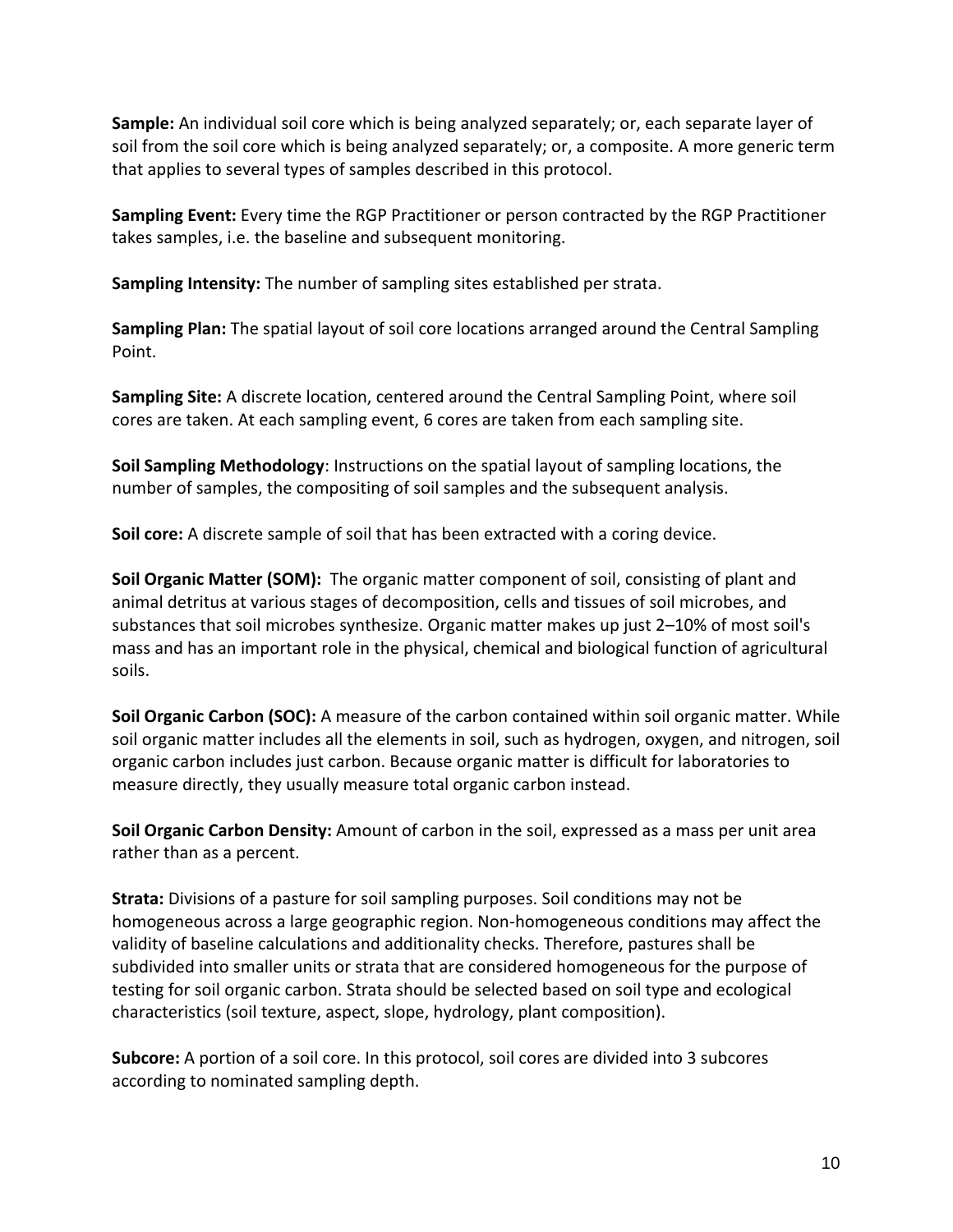# <span id="page-10-0"></span>**VI. Project Participants**

The following participants are the most likely roles that an RGP will include. However, if there are additional or different roles for participants that you believe would fit your project well, please contact RGP Developer.

## <span id="page-10-1"></span>**A. Regenerative Grazing Project ("RGP") Practitioner**

**a.** The RGP Practitioner is responsible for maintaining the pasture and livestock, implementing regenerative grazing practices, and monitoring carbon sequestration. Typically, the RGP Practitioner will be a farmer. The RGP Practitioner may own the pasture on which their livestock graze, or they may lease or arrange to use someone else's pasture. Any of the RGP Practitioner's duties may be contracted to another party; however, the RGP Practitioner is ultimately responsible for the completion of these duties. The RGP Practitioner is responsible for any project reversals that might occur. The RGP Practitioner is also responsible for project quantification, monitoring and reporting throughout the project lifetime.

## <span id="page-10-2"></span>**B. RGP Developer**

**a.** The RGP Developer is a person or entity, such as DCOI, that wishes to support carbon offsets achieved through regenerative grazing practices. The RGP Developer must contract with the RGP Practitioner to obtain ownership of the carbon offsets created from the project. The RGP Developer is also responsible for contracting with a third-party to verify the amount of carbon sequestered by the RGP Practitioner.

# <span id="page-10-3"></span>**VII. Carbon Offset Ownership**

**a.** Carbon offset ownership will be flexible. Options include the RGP Developer owning credits in exchange for up-front funding to an RGP Practitioner to help initial adoption of grazing practices; A landowner owning credits in exchange for free or reduced-cost grazing pasture for the RGP Practitioner to use; or the RGP Practitioner owning credits. The chosen arrangement should be memorialized in a signed agreement. At a minimum, the signed agreement should specify who owns the land, who owns the project grazing animals, who will be responsible for maintaining the project grazing animals, and who will own the carbon offsets generated by the project.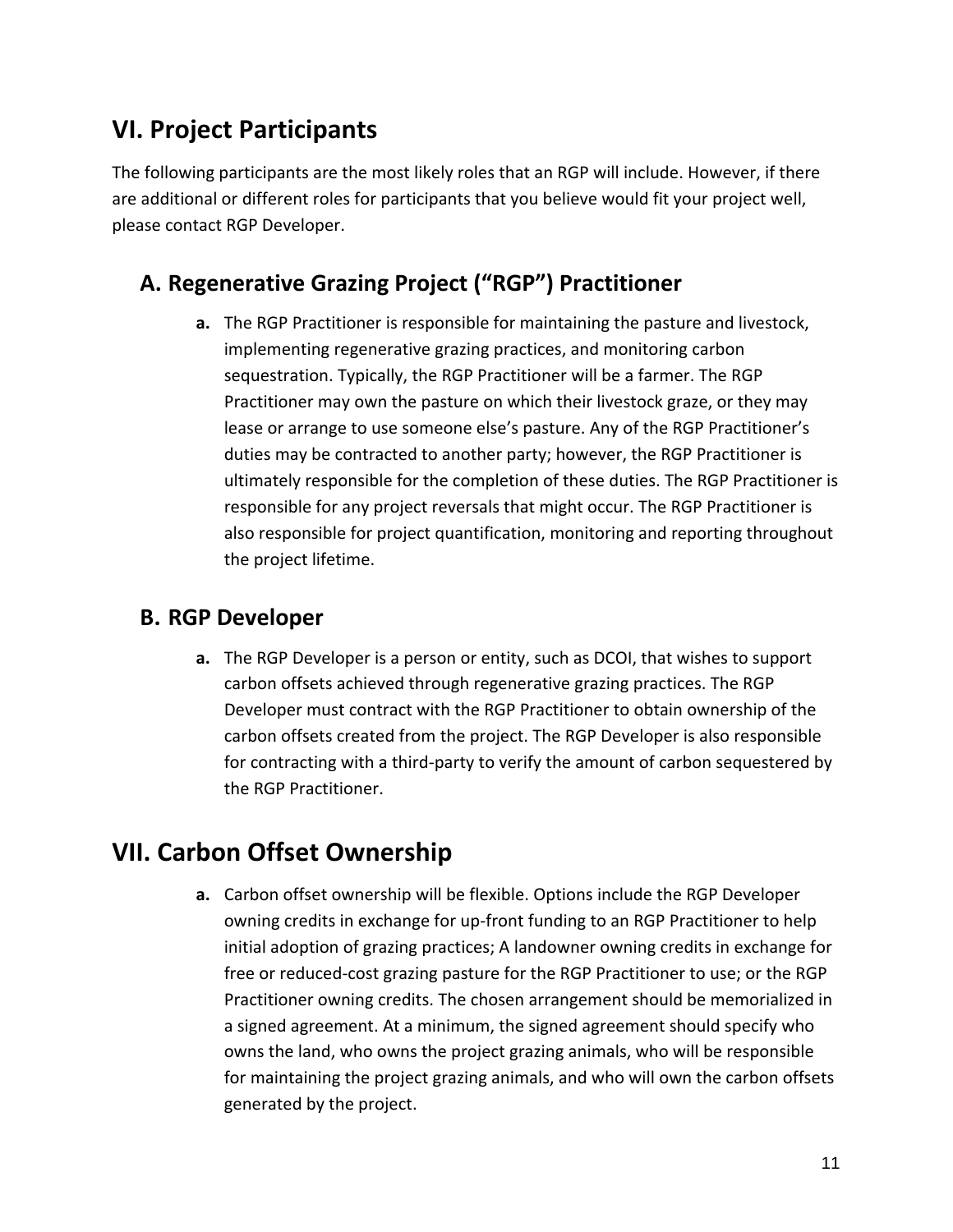# <span id="page-11-0"></span>**VIII. Eligibility Conditions**

This protocol uses the following eligibility conditions. However, depending on program needs, these conditions may be adjusted, so long as adjustments are approved by the RGP Developer.

<span id="page-11-1"></span>The Project shall meet the following conditions:

## **A. Project Area**

- **a.** The Project Area is the geographic extent of the RGP. The Project Area may be made up of pastures and other lands that are either contiguous to each other or scattered. There are no size limits to the Project Area.
- **b.** At the start date, all land within the Project Area must meet one of the following three Pre-Project Land Use Possibilities:
	- **i.** Pasture or grassland that has been continuously grazed by any party for a minimum of two years prior to the Project Start Date.
	- **ii.** Cropland, mixed farming land, or fallow land.
		- **1.** Note: The RGP Practitioner may not remove forests to convert them to crop or farmland to compensate for any crop or farmland that is converted to grazing sites for this Project.
	- **iii.** Silvopasture that does not involve forest removal after the Project Start Date.
- **c.** The Project Area can either be owned or leased by the RGP Practitioner.
	- **i.** RGP Practitioner must report to the RGP Developer whether Project Area is owned or leased.
	- **ii.** Communication regarding Project Lifetime and completion must occur to ensure the project continues to meet the required standards if ownership or lease of Project Area is transferred to another person.
- **d.** The Project Area must be structured to keep grazing animals within the Project Area, and the RGP Practitioner must be able to enforce the boundaries of the Project Area.
	- **i.** Note: grazing animals may be removed from the Project Area to conduct maintenance of the Project Area, so long as that maintenance does not disturb or damage the carbon stored within the Project Area.
- **e.** Lands within the Project Area may be used concurrently for other purposes, such as livestock production, conservation, hunting or tourism.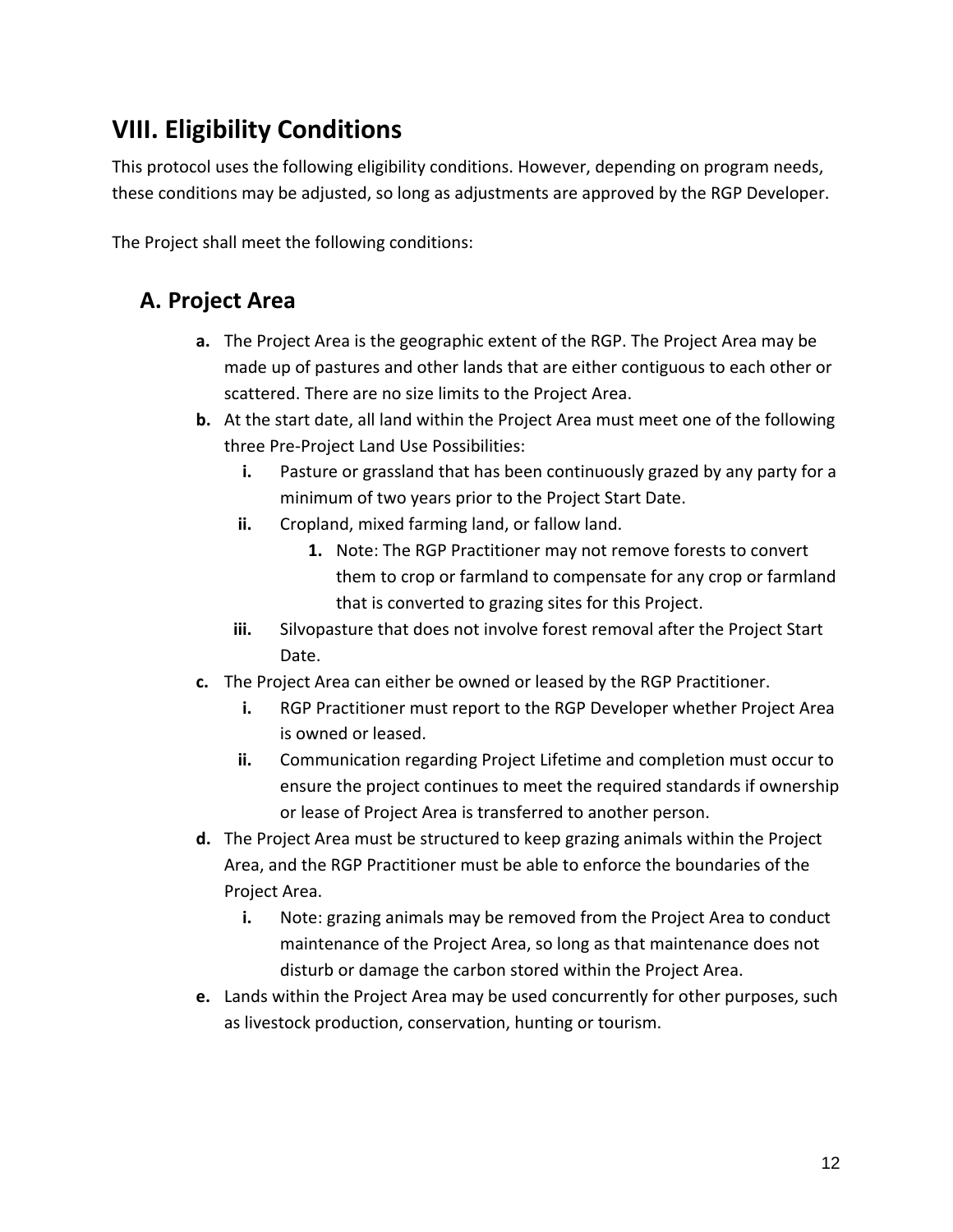## <span id="page-12-0"></span>**B. Project Start Date**

- **a.** This Start Date notes the day that carbon accumulation, for the purposes of quantifying Project Area SOC changes, formally begins.
- **b.** Within one year of the Start Date, the Project's initial soil organic carbon estimation, i.e. the baseline, in accordance with the Soil Sampling Methodology accounting must be measured.
- **c.** On or after the start date, new livestock can be introduced within the Project Area over the Project's Lifetime.

## <span id="page-12-1"></span>**C. Project Activities**

- **a.** Project Activities adjust the number, type and husbandry of grazing animals and/or introduce herbaceous grassland species as potential forage for grazing animals or to restore degraded soils with the goal of sequestering carbon in the soil.
	- **i.** These activities do not meet the eligibility requirements of this protocol under the following conditions:
		- **1.** Practices that involve mechanical vegetation removal or soil tillage.
		- **2.** The Project Area receives a net import of organic carbon through fertilizer applications.

# <span id="page-12-2"></span>**D. Project Crediting Period**

**a.** The carbon offset crediting period for an RGP is one 40-year term. Projects may be renewed but must calculate an updated baseline of soil organic carbon before offset generation is continued. The original baseline may be held throughout the 40-year crediting period. An updated baseline must reestablish Project Additionality and ensure that no new laws or regulations have been passed impacting the Project.

## <span id="page-12-3"></span>**E. Minimum Time Commitment**

- **a.** The Project Crediting Period plus an additional 40 years to ensure permanence (See PAVER section below).
- **b.** Projects must monitor, report, and undergo verification activities for 40 years following the last credit issued to the Project. The timeframe of 40 years was selected in coordination with the DCOI's belief that carbon offsets are a bridge to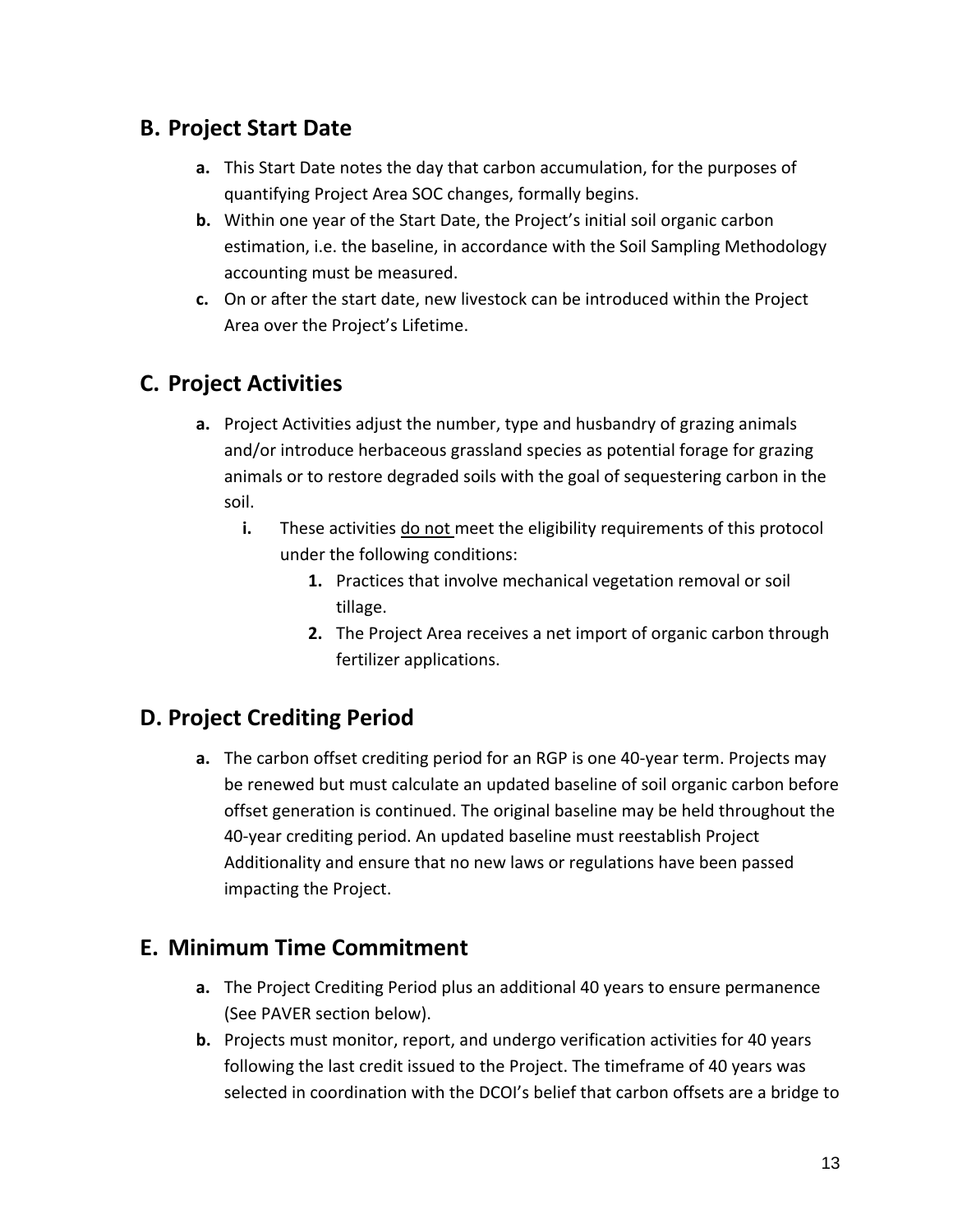a time in which a lower carbon economy has taken hold and to create effective permanence within the protocol.

## <span id="page-13-0"></span>**F. Program Criteria for RGP**

- **a.** All projects and programs shall meet the requirements set out in the RGP Developer program documents.
	- **i.** See Section VII: "Procedure for Demonstrating High Quality Offsets" for more details on each of the following principles.

# <span id="page-13-1"></span>**IX. Procedure for Demonstrating High Quality Offsets**

This section will discuss the components of a high-quality carbon offset with in-depth descriptions of P.A.V.E.R. requirements.

| <b>Offset Criteria and Definition</b>                                                                   | <b>Required Data and Program Procedures</b>                                                                                                                                                                                                                                                                                                                                                                                                                                                                                                                                                                                                                                                                                                                                                                                                                                                                                                                                                                                                                                                                                                                                                                                                                |
|---------------------------------------------------------------------------------------------------------|------------------------------------------------------------------------------------------------------------------------------------------------------------------------------------------------------------------------------------------------------------------------------------------------------------------------------------------------------------------------------------------------------------------------------------------------------------------------------------------------------------------------------------------------------------------------------------------------------------------------------------------------------------------------------------------------------------------------------------------------------------------------------------------------------------------------------------------------------------------------------------------------------------------------------------------------------------------------------------------------------------------------------------------------------------------------------------------------------------------------------------------------------------------------------------------------------------------------------------------------------------|
| Permanent<br>The reduction must last in<br>perpetuity and the emission<br>reductions cannot be reversed | It is important to ensure the net sequestration of soil carbon<br>by maintaining intensive grazing practices and avoiding<br>tillage or other practices that release sequestered carbon.<br>This protocol requires the maintenance of SOC stocks for at<br>least 40 years beyond the Project Crediting Period, as<br>documented through continued monitoring and verification.<br>Therefore, if the Project commences in the year 2020, and<br>the final credit is granted in the year 2060, the Project<br>cannot implement practices deemed ineligible under Project<br>Activities eligibility requirements that would lead to SOC<br>reversals at the Project Area until 2100.<br>It's important to consider the nature of soil carbon stocks,<br>which can be unintentionally emitted due to soil tilling,<br>wildfire, or financial hardship which causes changes to the<br>Project Area's management. These issues pose a risk that<br>carbon sequestered in the soil will be "reversed" and re-<br>emitted into the atmosphere. Therefore, it is important to<br>determine a Buffer Pool Contribution to take these factors<br>into account. For more information on this, please read the<br>"Risk Analysis & Buffer Determination" section below. |
|                                                                                                         |                                                                                                                                                                                                                                                                                                                                                                                                                                                                                                                                                                                                                                                                                                                                                                                                                                                                                                                                                                                                                                                                                                                                                                                                                                                            |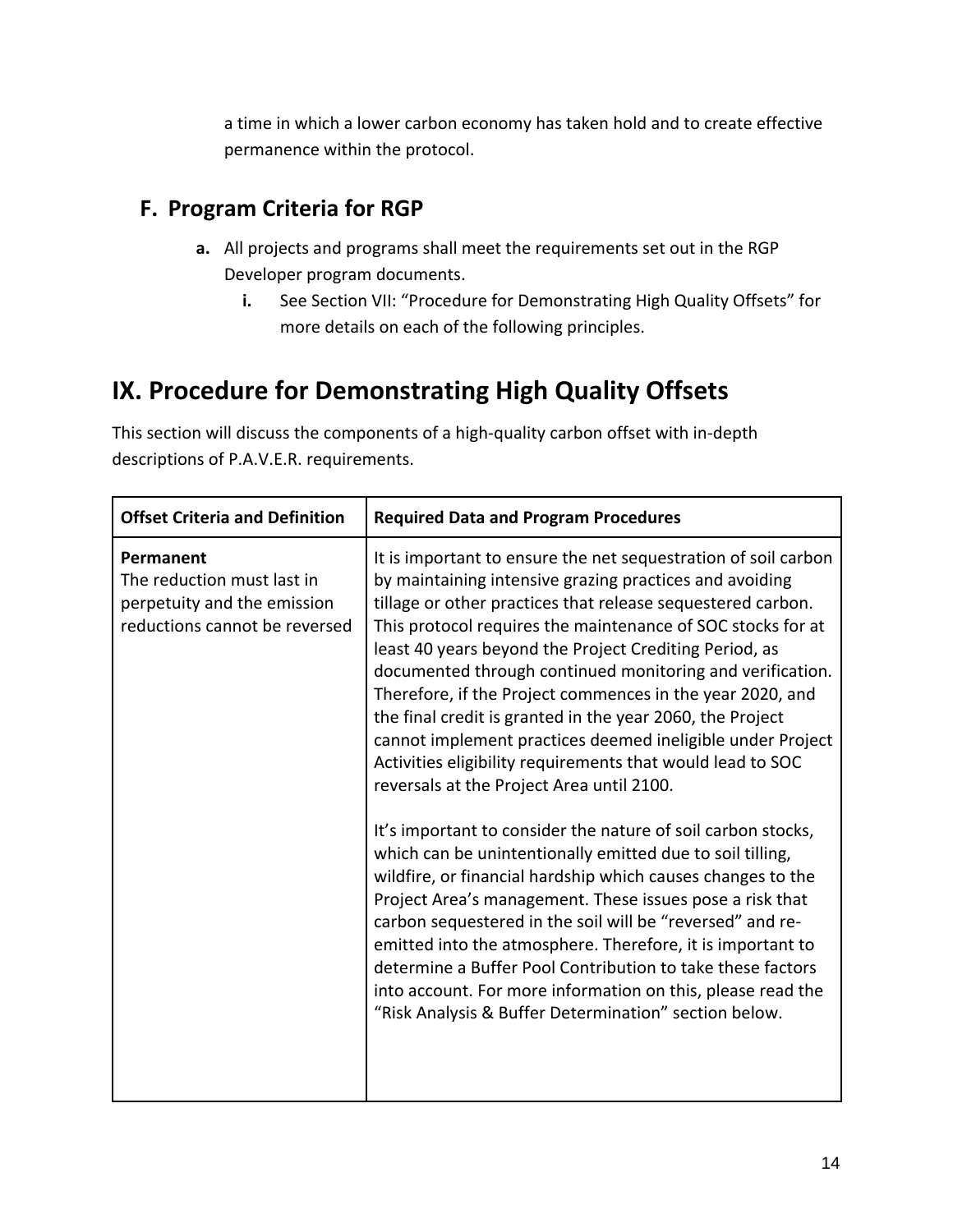| <b>Offset Criteria and Definition</b>                                                                          | <b>Required Data and Program Procedures</b>                                                                                                                                                                                                                                                                                                                                                                                                                                                                                                                                                                             |
|----------------------------------------------------------------------------------------------------------------|-------------------------------------------------------------------------------------------------------------------------------------------------------------------------------------------------------------------------------------------------------------------------------------------------------------------------------------------------------------------------------------------------------------------------------------------------------------------------------------------------------------------------------------------------------------------------------------------------------------------------|
| <b>Additional</b><br>The reduction would not have<br>occurred during a business-as-<br>usual scenario.         | To demonstrate additionality, the Project must show that<br>there are significant barriers to adopting regenerative<br>grazing practices, such as funding or labor limitations. RGP<br>Practitioners must also show how the Project removes<br>barriers and increases regenerative grazing practices that<br>demonstrate SOC accumulation. For more information<br>about additionality, please read the "Procedure for<br>Determining Additionality" section of this document.                                                                                                                                          |
| <b>Verifiable</b><br>The reduction must have been<br>monitored and confirmed to<br>have occurred.              | At a minimum, the required data to ensure the verifiability<br>is project acreage, actual sampling depth and lab<br>measurements of SOC and bulk density. This data must be<br>provided as indicated in the soil sampling methodology<br>explained in the "Procedure for Determining a Baseline"<br>section. At a minimum, carbon stocks and bulk density must<br>be measured every 5 years.                                                                                                                                                                                                                            |
| <b>Enforceable</b><br>The reduction must be<br>counted only once by a single<br>organization and then retired. | After the Project Area's SOC change has been calculated,<br>each individual offset can only be used by a single<br>organization and then retired (i.e. cannot be used again). To<br>properly enforce ownership of offsets, a contract between<br>the RGP Practitioner (and any associated land owners, if the<br>RGP Practitioner does not own the land) and RGP Developer<br>should state which organization(s) receives the offsets and<br>how many offsets are to be given to the organization(s). All<br>projects shall be registered with an existing GHG Registry to<br>provide an added layer of accountability. |
| Real<br>The reduction must actually<br>occur, be measurable, and not<br>be the result of flawed<br>accounting. | The baseline must be established to gauge the impact of a<br>RGP. The Soil Sampling Methodology and the Monitoring<br>Report should be transparent and made available to the<br>public.                                                                                                                                                                                                                                                                                                                                                                                                                                 |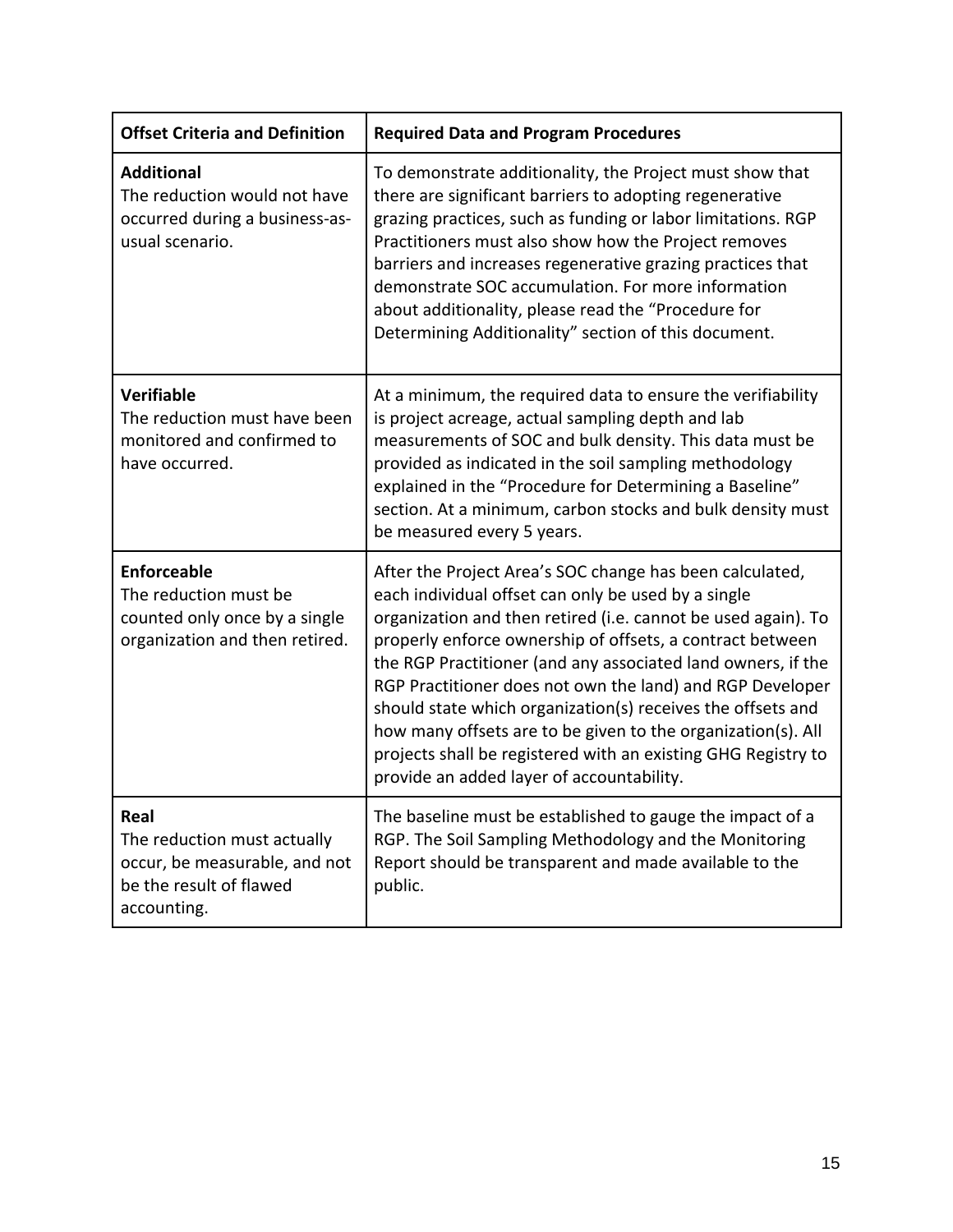## <span id="page-15-0"></span>**A. Procedure for Determining Additionality**

Additionality is at the core of producing high quality offsets. Offsets will only be awarded to projects that realize incremental carbon sequestration above a BAU scenario. Offset revenues must be instrumental in catalyzing the adoption of regenerative grazing practices that are reasonably expected to lead to additional carbon sequestration. To demonstrate compliance with these two principles, this protocol relies on a checklist of conditions that RGPs must satisfy in order to be considered additional. RGP Practitioners must document compliance with this checklist in order for the Project to be eligible for offsets.

### <span id="page-15-1"></span>*Additionality Checklist*

- **a.** Identify any requirements that the RGP Practitioner must meet outside of the requirements of this Protocol that would improve SOC stock, such as grant requirements.
	- **i.** If there are any external requirements that will lead to increased SOC stocks, then the RGP Practitioner must incorporate those requirements into a BAU scenario (see below) and demonstrate that the reductions and removals of carbon from this Project are above (additional to) the business-as-usual scenario.
- **b.** Identify the most credible alternative land use scenario, or the BAU case. This scenario may be a continuation of pre-project land use or a conversion to another type of land use. The BAU scenario should be legal, feasible, and based on local trends.
- **c.** Demonstrate that the project is not a common practice and faces at least one implementation barrier that would prevent the realization of the Project without offset revenues. Barriers can include technological, institutional, ecological, social, or market. Provide evidence of these barriers when possible. This evidence can include anecdotal, sectoral surveys, market analyses, written documentation by experts, educational institutions, or professional associations.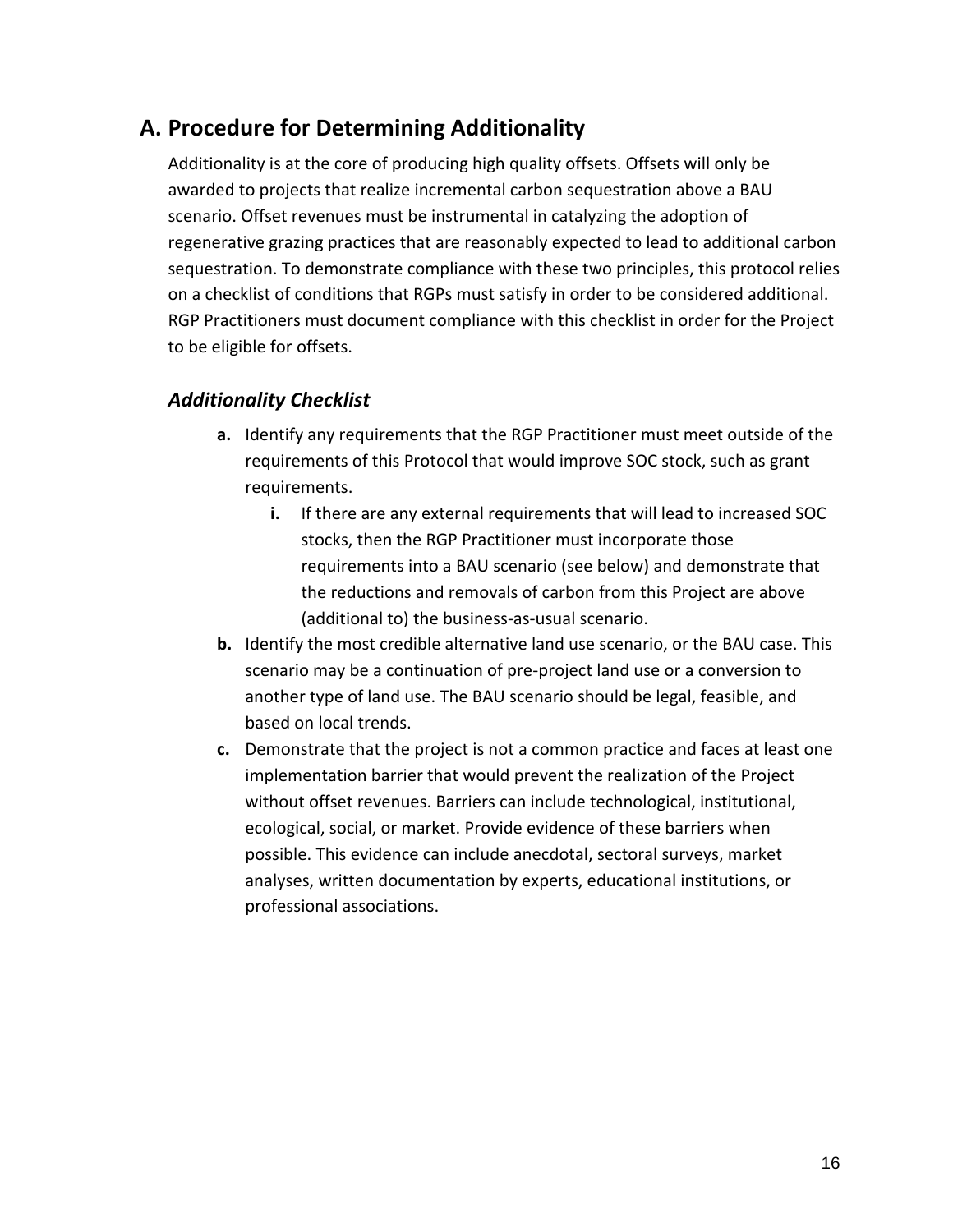## <span id="page-16-0"></span>**B. Procedure for Determining Baseline**

This protocol will determine a site-specific baseline amount of SOC using either a Soil Sampling Methodology or a modeled methodology. The baseline serves as a starting point for the project and is measured within a year of the Project Start Date. Only SOC stocks above the baseline will be eligible for offsets.

#### **a. Sampled Baseline**

**i.** The RGP Practitioner can determine the baseline by taking soil samples to measure the amount of carbon sequestered in the soil at the beginning of the project. The RGP Practitioner must follow the soil sampling methodology described in Appendix A.

#### **b. Modeled Baseline**

## <span id="page-16-1"></span>**C. Risk Mitigation (Insurance/Buffer Pools)**

All RGP's must mitigate the risk of unintentional (unforeseen and/or unavoidable) reversals (releases back into the atmosphere) of carbon sequestered during the Project Lifetime To mitigate risk, each RGP must contribute a certain amount of Emissions Reductions Tonnes (ERTs) to a Buffer Pool. The amount of ERTs that each RGP must contribute is called the Buffer Pool Contribution and shall be calculated using the "Risk Factor Calculation Procedure" detailed in this section. The RGP Practitioner shall conduct this calculation and propose a corresponding contribution to a Buffer Pool (if applicable). The risk assessment, overall risk category, and proposed buffer contribution shall be included in the compliance forms. The verifier of the Project will evaluate whether the risk assessment has been conducted correctly.

If no reversals occur, the Project's Risk Factor and Buffer Pool Contribution (if applicable) will remain unchanged for five years. If a reversal does occur, the Risk Factor and Buffer Pool Contribution (if applicable) shall be re-assessed and re- verified immediately.

### <span id="page-16-2"></span>*Risk Categories*

Project grazing animals can be subject to stressors that might cause reversals such as disease and natural disasters. Additionally, the Project Area can be subject to stressors such as financial, project management, social/policy, pests and natural disasters.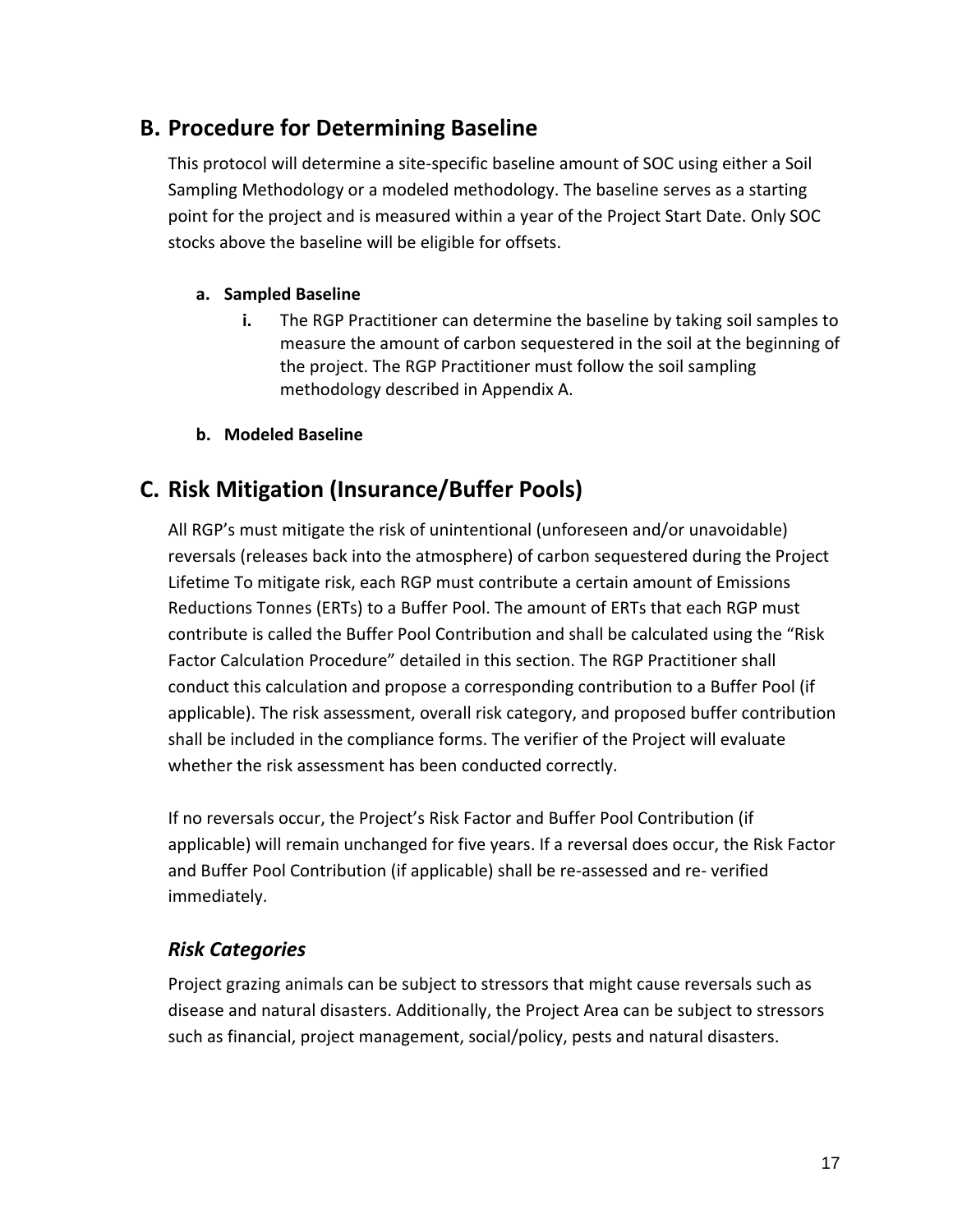#### **1. Financial risk:**

**a.** The risk that the RGP Practitioners will experience financial failure that leads to an inability to continue overseeing or financing the Project. This may occur due to an inability to secure buyers or a sufficient price for generated carbon offsets, bankruptcy, or a lack of capital needed to continue monitoring and/or verification.

#### **2. Project Management risk:**

**a.** The risk that the RGP Practitioners will not be able to effectively manage the Project throughout its lifetime. This inability could be due to a lack of technical expertise, poor management skills, or non-adherence to reporting and monitoring requirements.

#### **3. Social and Political risk:**

**a.** The risk that social, political or legal landscapes affecting the Project might change. Changing policies and laws could result in new requirements or incentives that lead to reversals of sequestered carbon. Social risks can include changes in resource needs or public perception.

#### **4. Natural Disaster risks:**

**a.** These risks are associated with natural events that lead to unintentional reversals. Such natural events might include wildlife that dig up the pasture, releasing carbon, wildfires that burn surface litter, inundation, or various slow-onset risks, such as saltwater intrusion or sea level rise.

## <span id="page-17-0"></span>*Buffer Pool*

The Risk Factor, calculated below, must be translated into a number of offsets that must be deposited into a Buffer Pool owned by the GHG Registry which the Project is registered under (Buffer Pool Contribution). The Buffer Pool is owned and operated by the GHG Registry. If a project experiences an unintentional reversal, the GHG Registry will retire ERTs from the Buffer Pool in an amount equal to the total amount of carbon that was reversed. This will require quantification of carbon stocks after the reversal, at the RGP Practitioner's expense, to ascertain how many ERTs have been lost.

The Buffer Pool Contribution functions like a premium in conventional insurance. The premium is determined based on assessed risk (the Risk Factor), and in the case of a covered event the insurance company (here, the GHG Registry) pays damages above a deductible amount. In this case, the deductible will be 10% of any ERTs exceeding the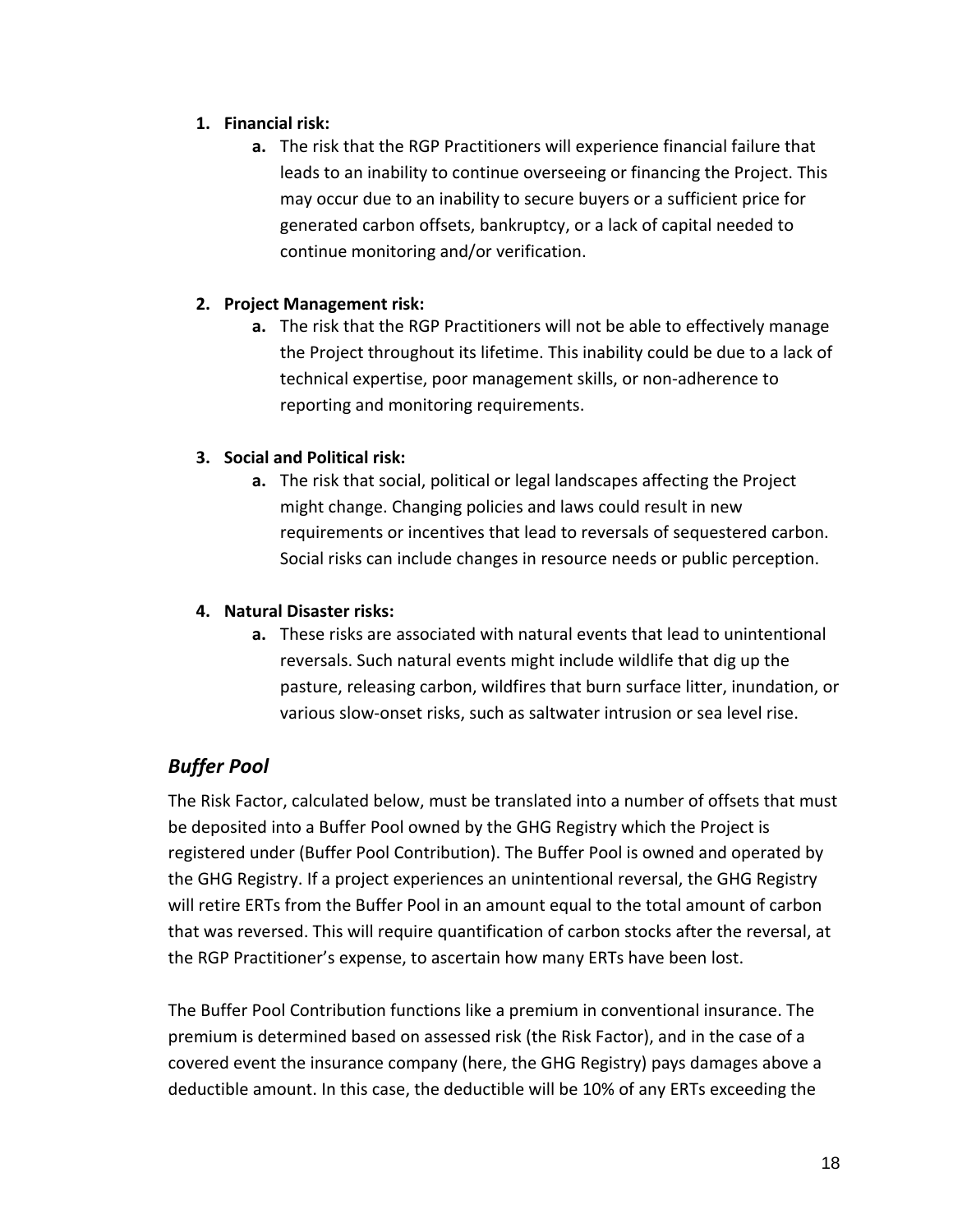initial Buffer Pool Contribution. Following unintentional reversals, the RGP Practitioner is not required to replenish the buffer, but the Project is considered a greater risk and the Buffer Pool Contribution will increase.

Many GHG Registries offer "refunds" for ERTs contributed to Buffer Pools in the case that no reversals occur. Most GHG registries retain any ERTs not reversed during the Project that are left at the end of the Project Crediting Period, unless the RGP Practitioner chooses to renew for another Project Crediting Period.

**Note:** While the Offset Network does not currently have an active buffer pool, the Bass Connections Team hopes to see such a pool come into existence in the future.

## <span id="page-18-0"></span>*Risk Factor Calculation Procedure*

To determine how many ERTs should be contributed to the Buffer Pool, each RGP should calculate a Risk Factor, using the following procedure. This Risk Factor shall be updated at each verification event for values that have changed. Each project must claim one value from each of the following risk categories. Then, calculate the risk score percentage by summing the scores from each of the applicable risk categories. Apply this percentage to the total Emissions Reductions Tonnes (ERTs) generated for the reporting period to determine how many ERTs should be contributed to a Buffer Pool.

Select **one** value from each of the following risk categories that apply to your Project:

#### **1. Financial:**

- **a.** 4% Default Value
- **b.** 3% US Public and Tribal Lands

#### **2. Project Management:**

- **a.** 4% Default Value
- **b.** 3% US Public and Tribal Lands

#### **3. Social/Policy:**

**a.** 2% Default Value for all projects

#### **4. Conservation Easement Deduction:**

**a.** -2% Default value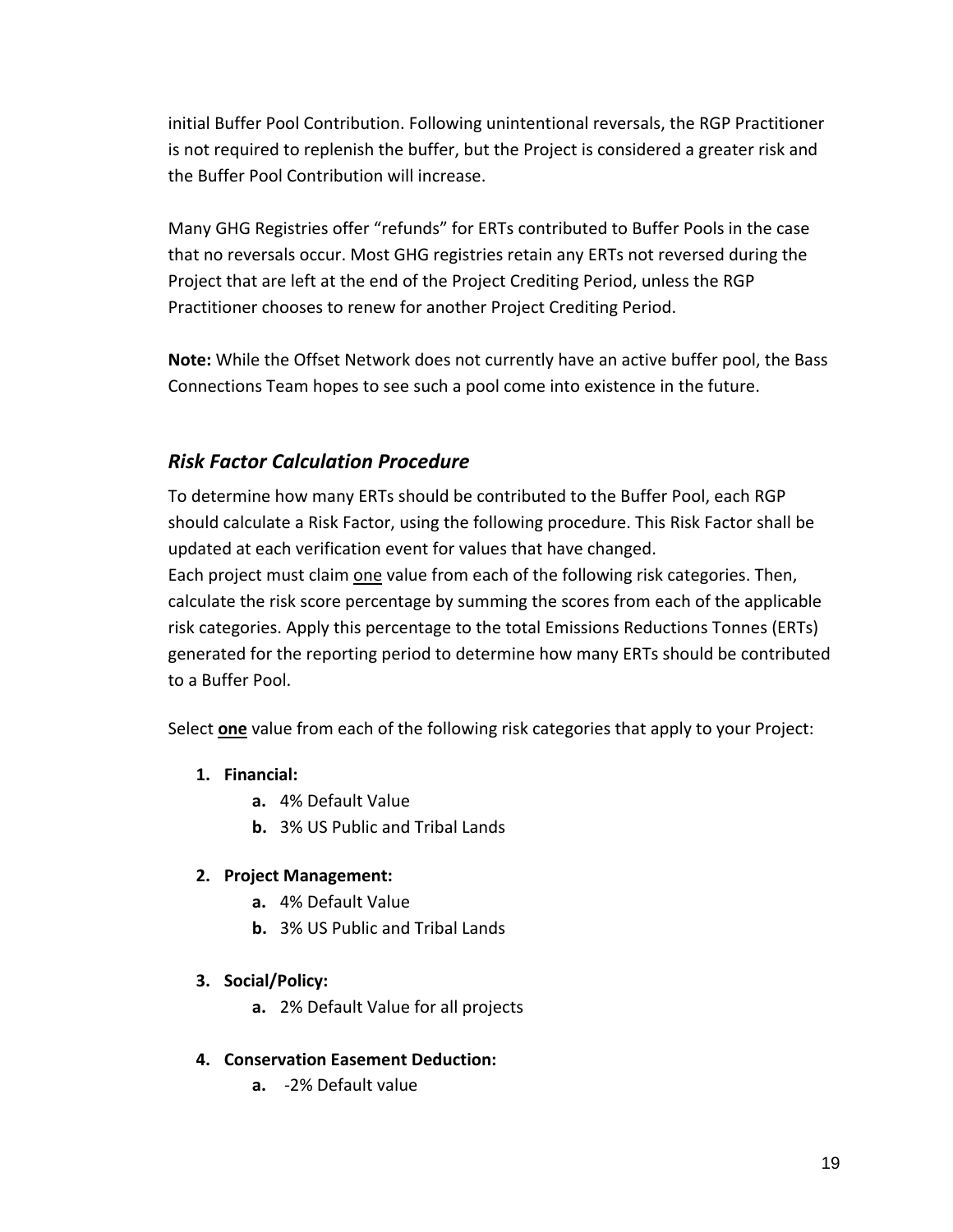**b.** -3% if the easement requires regular onsite monitoring of activities related to carbon-specific conservation activities

#### **5. Fire:**

**a.** 1% Default Value for all projects

#### **6. Livestock Insurance:**

**a.** -2% if the RGP Practitioner owns livestock insurance on all project grazing animals

#### **7. Other Natural Disaster Events:**

**a.** 2% Default Value for all projects

### <span id="page-19-0"></span>*Risk Factor Calculations*

- **1.** Sum of applicable risk category values = Total Risk score %
- **2.** Total Risk score % \* Total ERTs generated for reporting period = Buffer Pool Contribution in ERTs at time of issuance.

### *Intentional Reversals*

In circumstances in which the RGP Practitioner wishes to discontinue Project Activities before the Project Crediting Period has finished, the RGP Practitioner may exercise a "buy-out option." This means that the RGP Practitioner can drop out so long as they fully replace any credits that have been issued up until the time the buy-out option is exercised.

# <span id="page-19-1"></span>**X. Monitoring and Verification**

The purpose of Project monitoring is to ensure the Project Area is achieving the goals of generating offsets by sequestering atmospheric CO2, as projected for the Project Lifetime. Verification, which is conducted by either a third-party or a peer institution (see below) ensures that the Project and associated data collection are compliant with this Protocol.

## <span id="page-19-2"></span>**A. Monitoring Requirements**

**a.** Once a year, the RGP Developer will conduct a site visit to complete a visual inspection of the Project Area to ensure that grasses are present and regenerative grazing practices are still occurring. These annual assessments must be documented by the RGP Developer.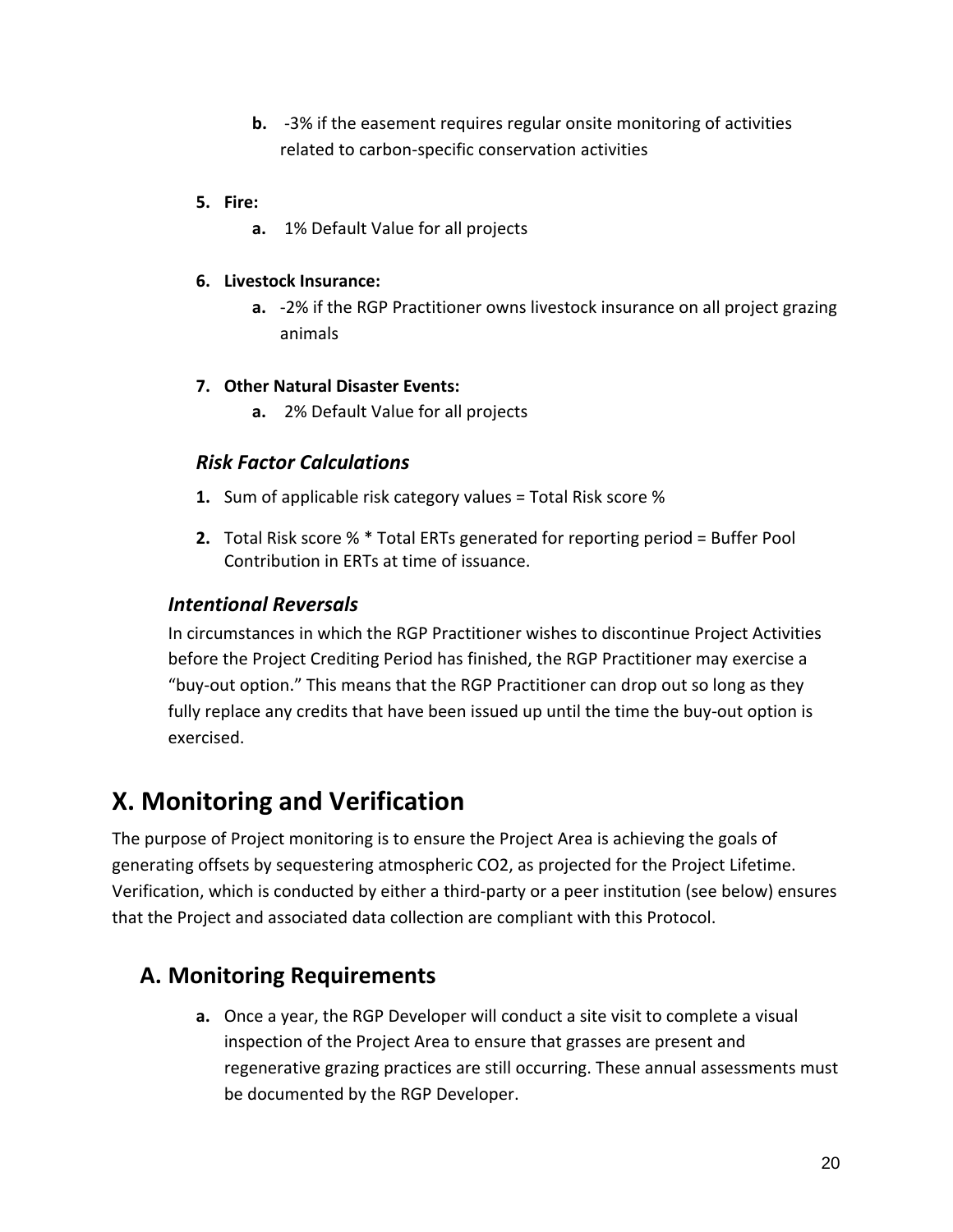- **i.** The annual assessment can also include testing for soil microbial activity and other soil nutrients.
- **b.** Project Monitoring must occur every 5 years after baseline establishment. A monitoring event includes estimating SOC using the Soil Sampling Methodology. These monitoring events are complemented by a verification event as detailed below.
	- **i.** See Soil Sampling Methodology (Appendix A) for more information on required sampling practices.
	- **ii.** If needed, strata can be collapsed or expanded dependent on the results of soil sampling and SOC estimates. See Soil Sampling Methodology (Appendix A) for more details.
	- **iii.** The data collected above needs to be documented in a Monitoring Report that is submitted to the RGP Developer, who is responsible for identifying a verification entity and publication on the GHG Registry.

## <span id="page-20-0"></span>**B. Verification Requirements**

- **a.** There are two possible methods for verification under this protocol:
	- **i.** Third Party Verification
	- **ii.** Educational Institution Peer Verification
- **b.** The verification entity will produce a report following the verification event. Both the verification report and monitoring report should be submitted to the GHG Registry.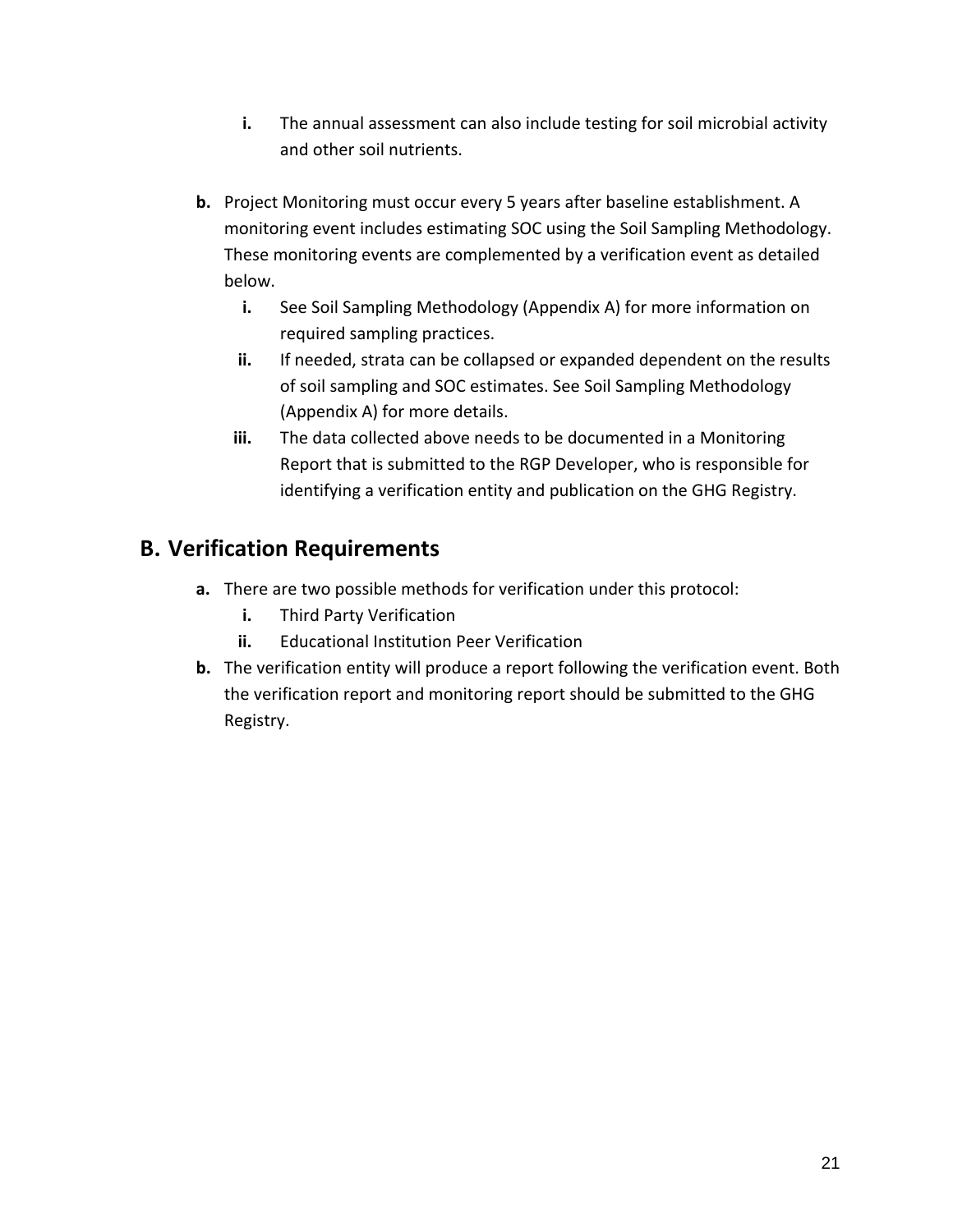# <span id="page-21-0"></span>**C. Timeline for Monitoring and Verification**

**a.** Monitoring and Verification should be conducted every 5 years until the end of the Project Lifetime, which in the case of this protocol, is at least 40 years after the Project Crediting Period, as stated in the permanence section of the PAVER requirements.

| Time Since Baseline Establishment | <b>Verification Event</b>   |
|-----------------------------------|-----------------------------|
| 5 Years                           | Monitoring and Verification |
| 10 Years                          | Monitoring and Verification |
| 15 Years                          | Monitoring and Verification |
| 20 Years                          | Monitoring and Verification |
| 25 Years                          | Monitoring and Verification |
| 30 Years                          | Monitoring and Verification |
| 35 Years                          | Monitoring and Verification |
| 40 Years                          | Monitoring and Verification |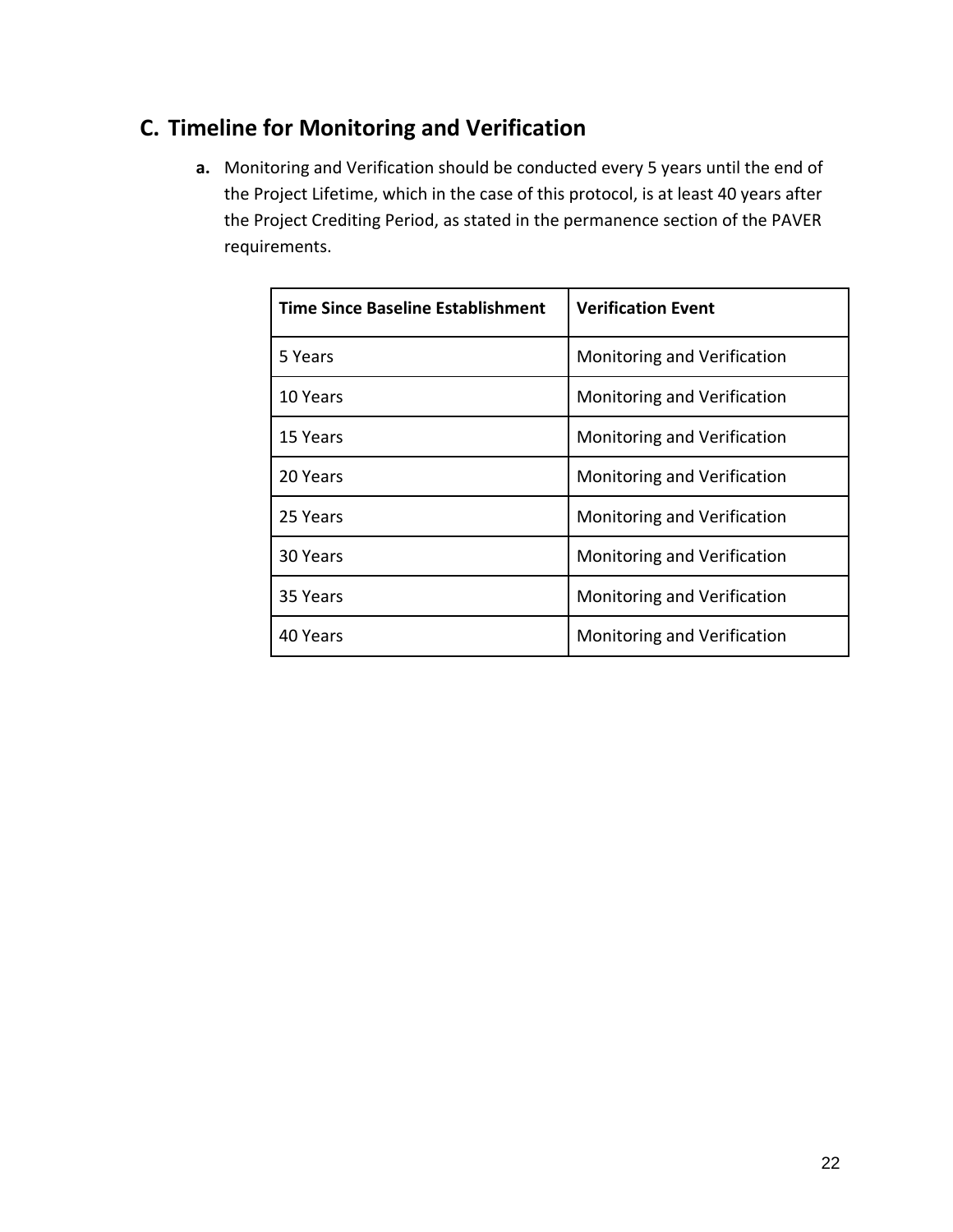# <span id="page-22-0"></span>**XI. Appendices**

## <span id="page-22-1"></span>**A. Soil Sampling Methodology**

This methodology is used for determining soil organic carbon in the Project Area during sampling events - the baseline determination and subsequent monitoring.

### <span id="page-22-2"></span>*Equipment*

- Coring Device (e.g., soil probe) capable of taking soil cores to 30 cm of depth hinge style recommended
- Compass
- Transect measuring tape or 3-meter measuring tape
- Ruler or measuring tape with centimeter markings
- Offset spatula for removing soil from coring device
- Metal file to create depth markers on coring device
- Log for recording soil cores
- One-gallon Ziploc or paper bags for storing composite samples
- Permanent marker
- 3 buckets for mixing composite samples
- GPS device, phone or handheld
- Bent rebar and flagging tape
- Bulk density equipment

### <span id="page-22-3"></span>*Stratification*

Stratification is a tool for increasing the accuracy of soil carbon measurements and decreasing the intensity of sampling required. The Project Area will be subdivided into different strata based on factors such as management history, slope, aspect, soil type, erosion, compaction, and vegetation type. The idea is to determine strata that maximize variation between strata and minimize variation within strata.

The determination of strata is highly dependent on the specific Project Area. Land may be relatively homogenous and consist of only one strata. Strata do not need to be contiguous. See map below for an example of stratification on a 10-acre field. Once strata have been determined, the RGP Practitioner must develop a map of the strata that are located in the Project Area.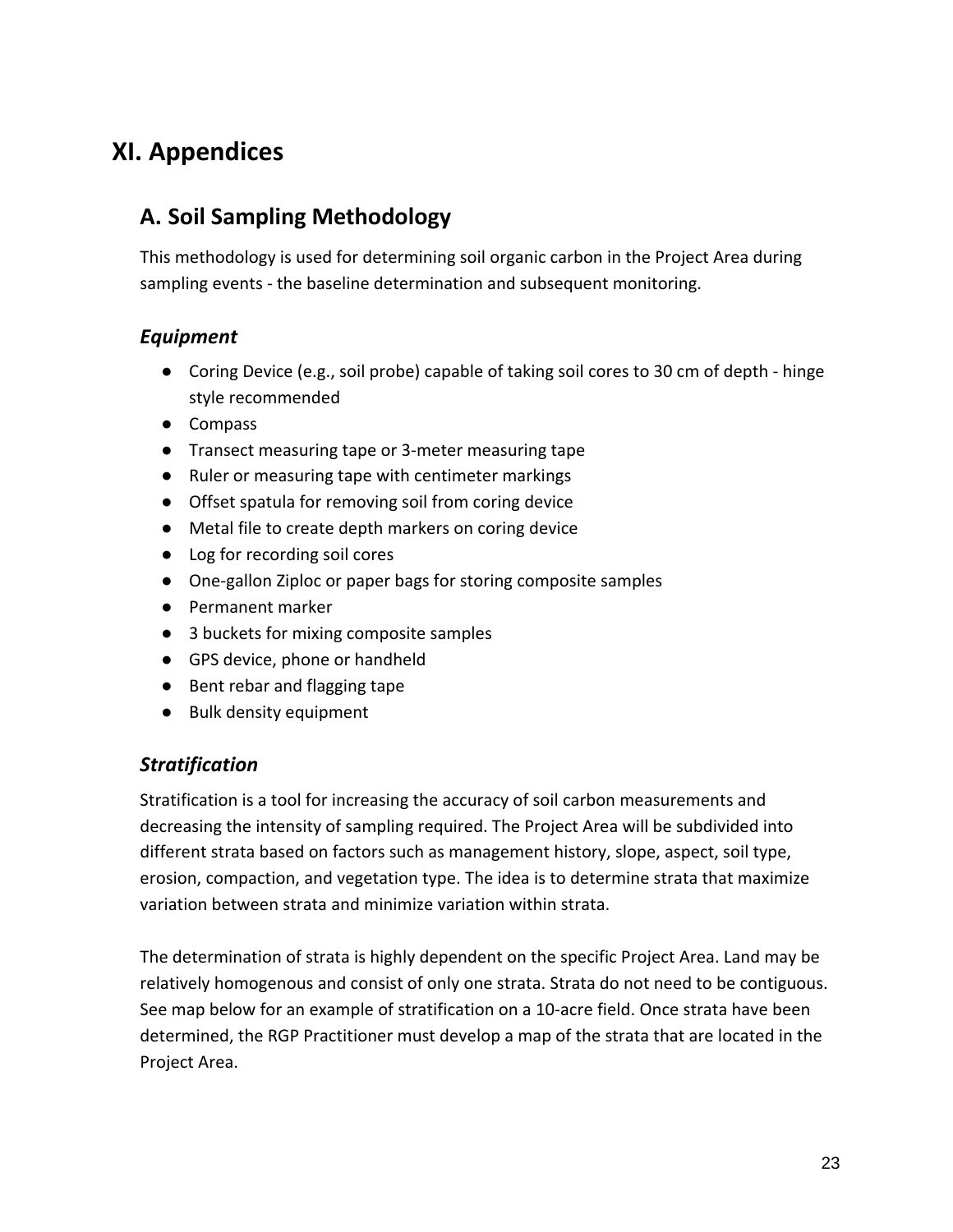

| <b>Strata Number</b> | Acreage | <b>Description</b>                                                                                                                         |
|----------------------|---------|--------------------------------------------------------------------------------------------------------------------------------------------|
|                      | 4       | Western aspect with 1 to 4-degree slope, primarily soil type<br>Wedowee sandy loam, main drainage pathway - wetter                         |
|                      | 3       | Central portion of land, soil type Wedowee sandy loam,<br>drier                                                                            |
| 3                    | 3       | Eastern aspect with 1 to 3-degree slope, primarily soil type<br>Wedowee sandy loam, bordering pine forest and increased<br>acidity of soil |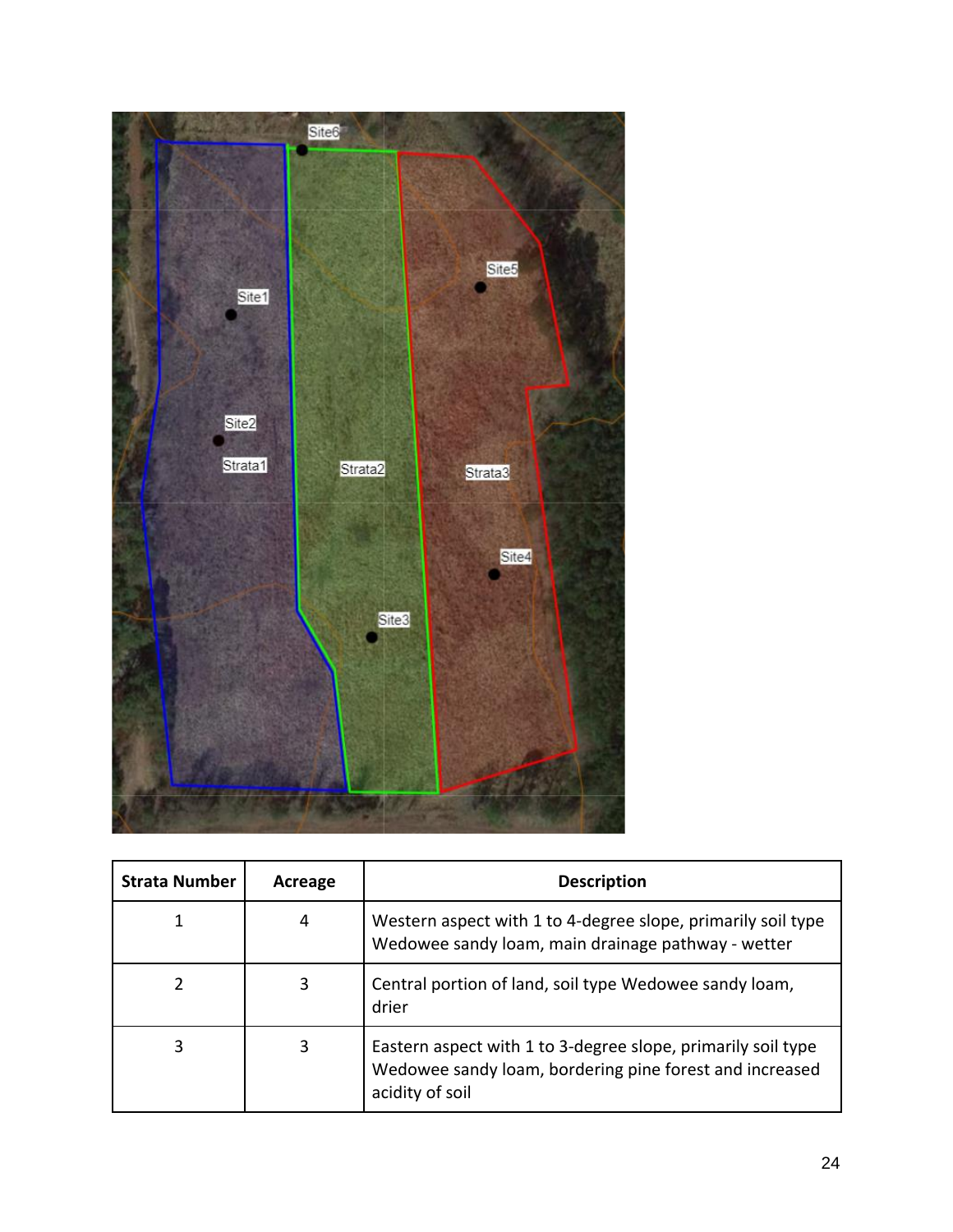### <span id="page-24-0"></span>*Sampling Intensity: Number of Sampling Sites per Strata*

This methodology sets a lower bound on the number of sampling sites in order to minimize the risk that the change in SOC is due to spatial variation rather than management practices. In each strata there must be at least three sampling sites established. If any one strata accounts for more than 50% of the Project Area, then that strata must have at least five sampling sites.

### <span id="page-24-1"></span>*Sampling*

#### **Determining Sampling Location and Season**

Once the strata and sampling intensity have been determined, the RGP Practitioner must establish sampling sites. Sites should be representative of the strata. RGP Practitioners should avoid sampling in irregular locations such as low points, areas near fences, or areas subject to increased compaction. Sampling at each site will cover a 3-meter radius from the central sampling point and the entire area must be contained within a strata. Future sampling events should occur at roughly the same time of year to ensure comparability. The ideal time of year for soil sampling can vary by soil type, but sampling during the summer or winter can be difficult due to very dry or frozen soil.

#### **Establishing Central Sampling Point**

The sampling sites determined in the baseline will be revisited during monitoring, so the locations of each site need to be recorded. The preferred method is to drive a length of bent rebar into the ground, mark with flagging tape, and record the GPS coordinates to facilitate relocating the point. In areas where this method is not possible, the GPS coordinates of the central point must be recorded and the RGP Practitioner must take detailed notes of nearby landmarks, measuring distance from landmarks when possible to facilitate relocation of the central sampling point. Name each central point and label on the map.

#### **Sampling Plan**

At each sampling site, the RGP Practitioner will take 6 cores. Multiple cores reduce the chance that the SOC measurement is due to an irregularity in the soil. From the central sampling point, use a compass to determine magnetic north. The baseline cores will be taken one meter north and south of the central point, 2 meters northeast and southwest, and three meters east and west as represented in the image below. This method will allow for subsequent sampling to occur without resampling the same locations disturbed by the baseline coring.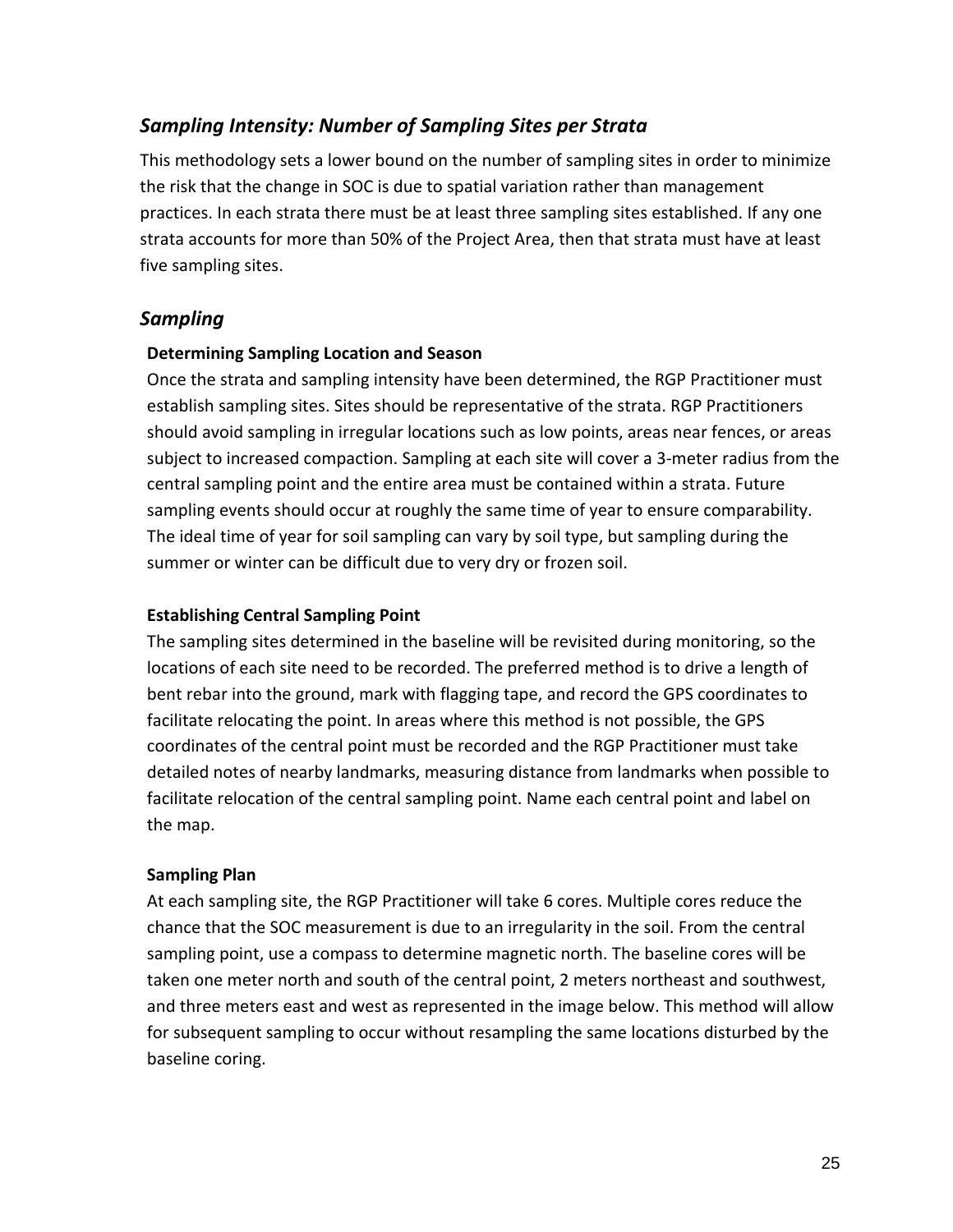

#### **Preparing a Log**

Prepare a log before going into the field and note the following for each core:

- Core name (will correspond to the name given to the central sampling point and the appropriate cardinal direction, i.e. A-Northwest)
- Date of core
- Strata
- Nominated sampling depth
- Actual sampling depth
- GPS coordinates of central point
- Notes
	- If taking a bulk density sample, note the diameter of the sampling device.
	- Note reasons for any disparities between actual sampling depth and nominated sampling depth.

#### **Taking Samples**

To reduce lab analysis costs, this methodology relies on composite sampling. Subcores from the 6 cores will be aggregated based on soil depth; ultimately each sampling site will yield 3 composite samples.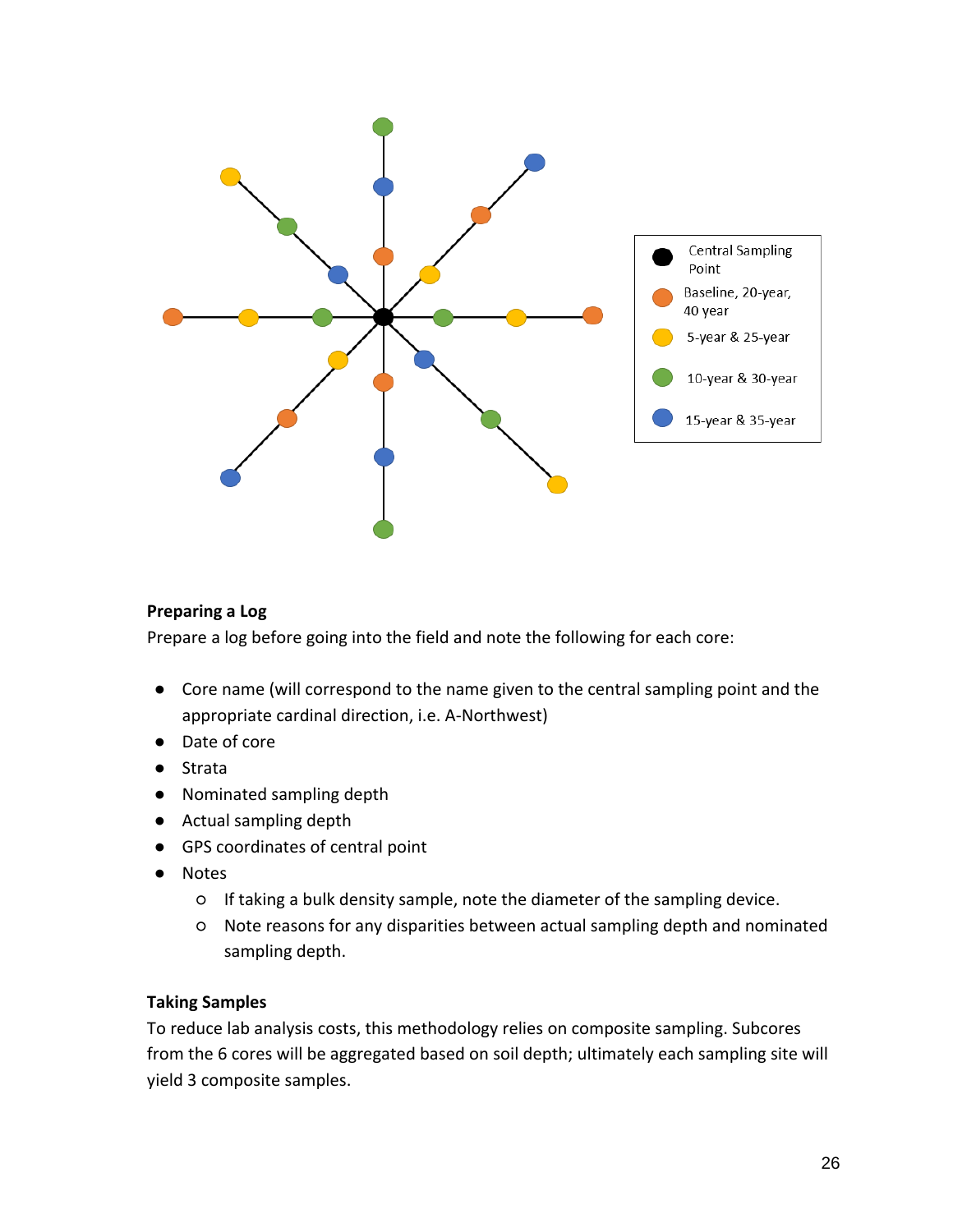Clear away any grass, pats, or debris to get to the topsoil level. Carefully sink the coring device (e.g., soil probe) into the ground and pull up the core. If the full 30 cm cannot be extracted, attempt to resample in the immediate vicinity of the first location. If the soil cannot be adequately sampled due to bedrock, hard pan, or soil composition, you can choose another central sampling point or log the actual sampling depth that you were able to reach.

Divide the core into three subcores based on the nominated sampling depth - from 0-7.5 cm, from 7.5-15 cm, and from 15-30 cm. Using a metal file to mark these depths on the probe can speed the process of determining where to divide core into subcores. The offset spatula is a useful tool for dividing the core into subcores and removing subcores from the coring device. Discard any soil beyond 30 cm.



Place each subcores into a different container labelled with the appropriate depth range.

Repeat for the remaining 5 cores, until you have 6 subcores in each container. Then bag the contents of each container in a 1-gallon Ziploc bag and label with date, central sampling point name, and nominated sampling depth. Each sampling site will result in three composite samples, one for each depth range. Log each core taken to capture any differences between the actual sampling depth and nominated sampling depth. Repeat this process at each sampling site.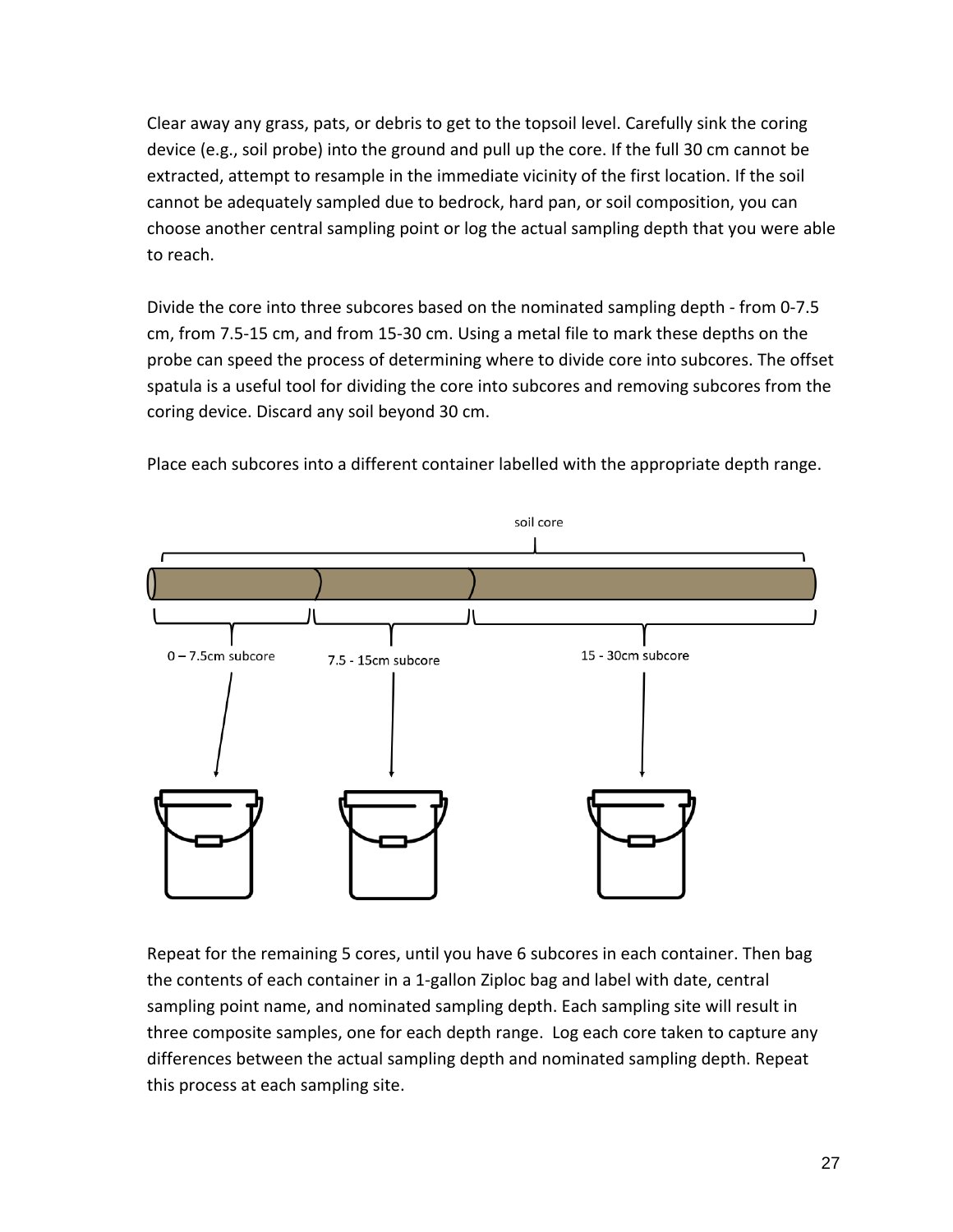#### **Taking Bulk Density**

Bulk density is the dry weight per unit of volume of undisturbed soil. The soil cores determine the mass of carbon per mass of soil, but it is not well suited for measuring the volume of soil, because probes compact the soil, disturbing the measurement. Bulk density allows you to extrapolate the SOC measurements from the core samples to calculate the SOC measurements for the Project Area.

This methodology recognizes the validity of several different ways of taking bulk density samples. Cores for bulk density must be at least 5 cm in diameter but can be obtained in a variety of ways. Bulk density sampling kits are available for purchase, sharpened pipes can be hammered into the soil, or custom probes can be machined for this purpose. Resources for taking bulk density are listed at the end of this appendix.

During each sampling event, one bulk density sample must be taken for each strata. Bulk density should be sampled within a 3-meter radius of one of the central sampling points in each strata. The bulk density sample should not be taken in a location that will interfere with the cores that will be taken in future sampling events, as described in the Sampling Plan. Bulk density samples must be taken for nominated sampling depths of 0-7.5cm, 7.5- 15cm, and 15-30cm. If the soil cannot be adequately sampled due to bedrock, hard pan, or soil composition, you can choose another central sampling point or log the actual sampling depth that you were able to reach. Each sample must be bagged separately and labeled with the central sampling point and the nominated depth. Log each sample, noting the diameter of the sampling device.

### <span id="page-27-0"></span>*Lab Analysis*

Samples measuring SOC and bulk density must be analyzed by a lab. Many land grant universities will prepare the samples and perform the required tests at a reasonable price. See the resource section for more information about labs in the Southeastern US. Labs may have different requirements for receiving samples. The RGP Practitioner should contact the lab before taking samples to get specific instructions for drying or packaging samples. Generally, the RGP Practitioner should air-dry soil as soon as possible.

This methodology recommends analyzing SOC using a dry combustion test, reporting the mass of carbon per the mass of soil. Labs will also measure the mass of the bulk density samples.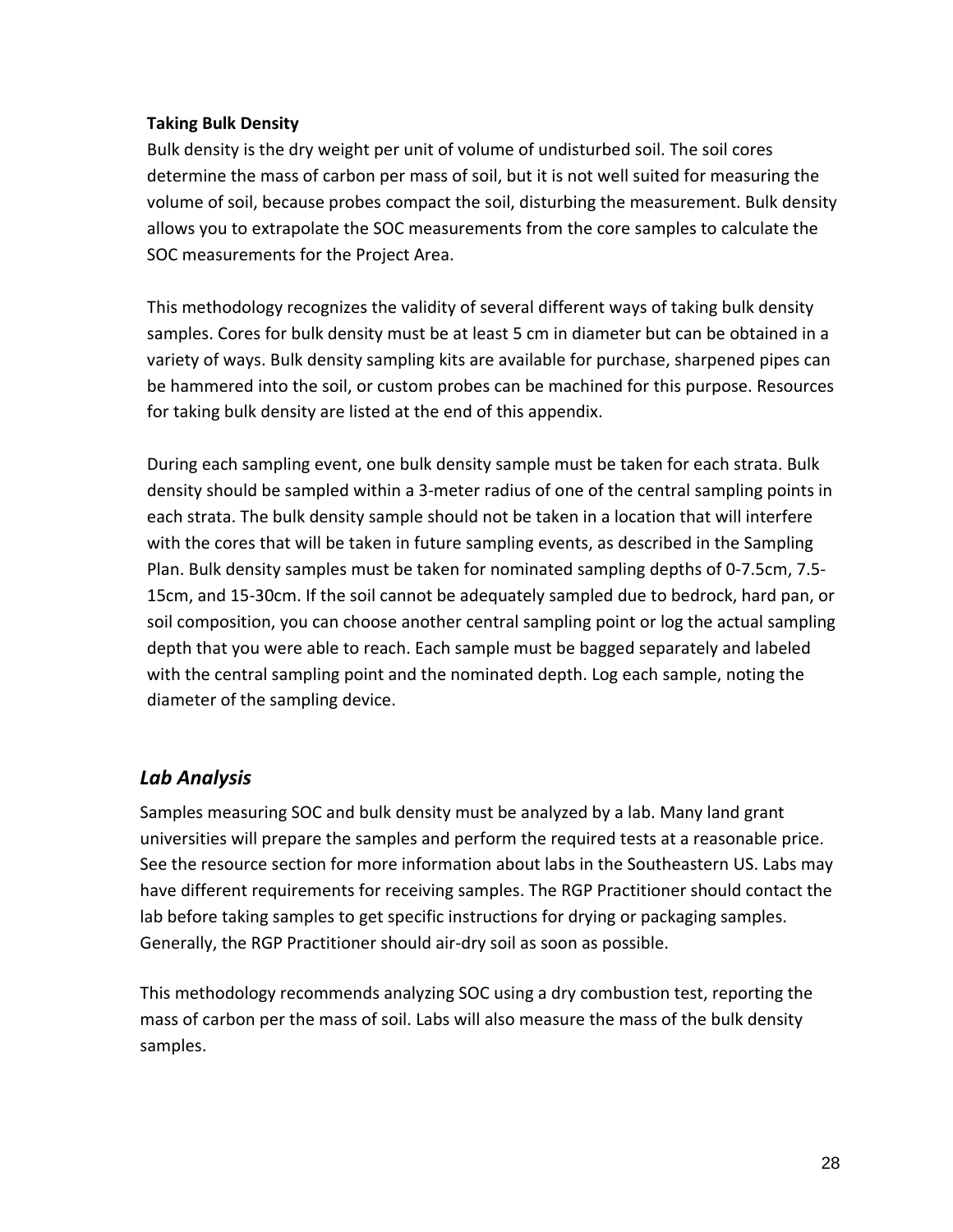### <span id="page-28-0"></span>*Documentation*

An electronic file must be made available which identifies the Project Area, strata, and central sampling locations. The bounds of strata within the Project Area must be recorded using a GPS cellular application (e.g., GPX Tracker for iPhone or Android) or a GPS device. The recorded strata must be included in the electronic file containing the boundaries of the Project Area.

### <span id="page-28-1"></span>*Flexibility Mechanisms*

#### **Changes to Strata**

This methodology allows for changes to the strata between sampling events due to changes in land management or sampling data showing negligible variation between strata. If a strata established in a previous sampling event becomes subdivided and subject to different land management practices which could lead to different levels of SOC accumulation, then new strata and sampling sites must be established in accordance with the required sampling intensity.



Multiple strata established in a previous sampling event may also be combined in later sampling events if there is negligible variation between the strata. This mechanism is meant to encourage more intensive sampling in baseline measurements, ensuring a more accurate accounting of initial variability within the pasture. Based on the bulk density and SOC measurements, the RGP Practitioner may document a case for combining multiple strata into one for future sampling events. The RGP Developer will ultimately decide if